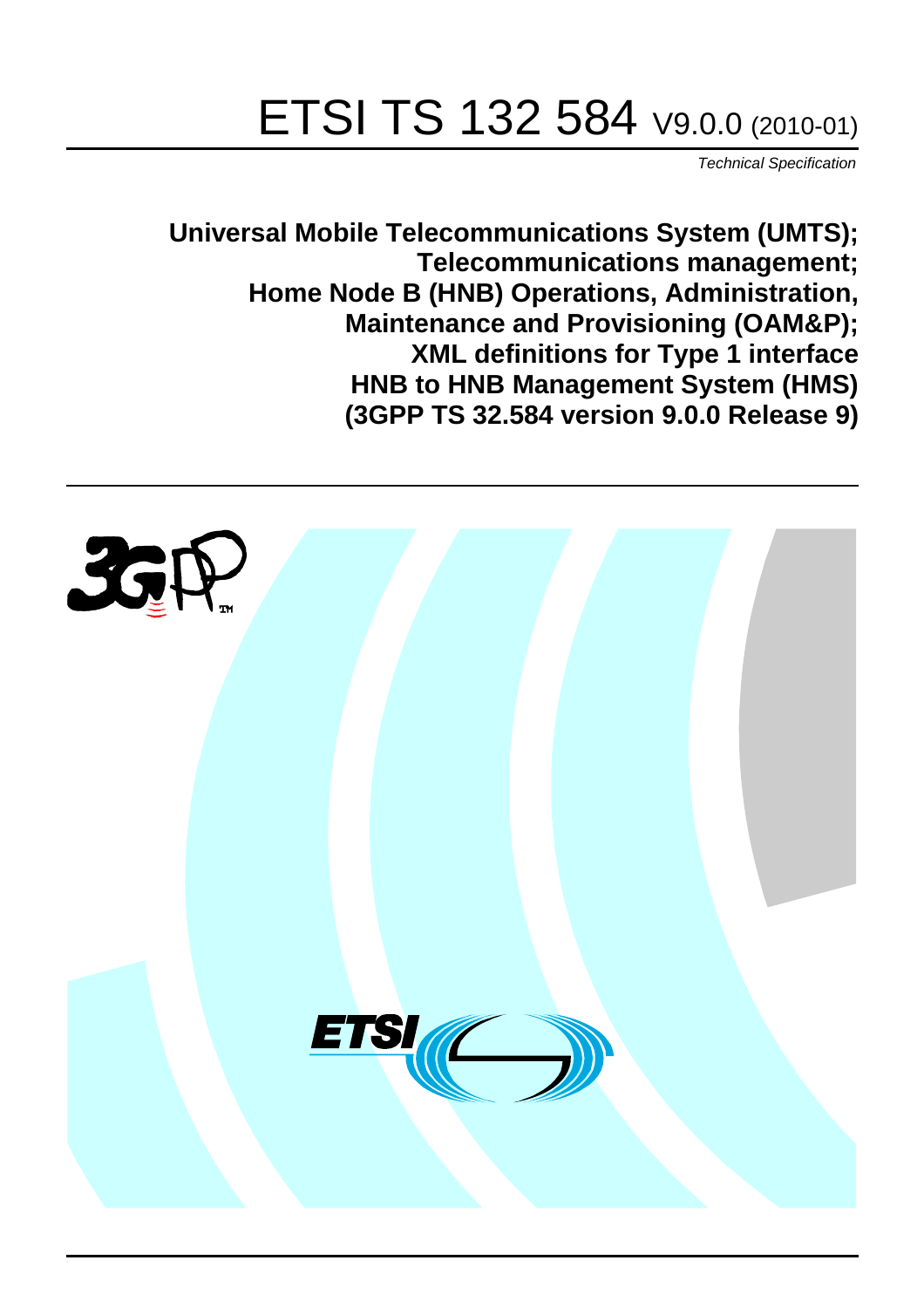Reference RTS/TSGS-0532584v900

> Keywords UMTS

#### *ETSI*

#### 650 Route des Lucioles F-06921 Sophia Antipolis Cedex - FRANCE

Tel.: +33 4 92 94 42 00 Fax: +33 4 93 65 47 16

Siret N° 348 623 562 00017 - NAF 742 C Association à but non lucratif enregistrée à la Sous-Préfecture de Grasse (06) N° 7803/88

#### *Important notice*

Individual copies of the present document can be downloaded from: [http://www.etsi.org](http://www.etsi.org/)

The present document may be made available in more than one electronic version or in print. In any case of existing or perceived difference in contents between such versions, the reference version is the Portable Document Format (PDF). In case of dispute, the reference shall be the printing on ETSI printers of the PDF version kept on a specific network drive within ETSI Secretariat.

Users of the present document should be aware that the document may be subject to revision or change of status. Information on the current status of this and other ETSI documents is available at <http://portal.etsi.org/tb/status/status.asp>

If you find errors in the present document, please send your comment to one of the following services: [http://portal.etsi.org/chaircor/ETSI\\_support.asp](http://portal.etsi.org/chaircor/ETSI_support.asp)

#### *Copyright Notification*

No part may be reproduced except as authorized by written permission. The copyright and the foregoing restriction extend to reproduction in all media.

> © European Telecommunications Standards Institute 2010. All rights reserved.

**DECT**TM, **PLUGTESTS**TM, **UMTS**TM, **TIPHON**TM, the TIPHON logo and the ETSI logo are Trade Marks of ETSI registered for the benefit of its Members.

**3GPP**TM is a Trade Mark of ETSI registered for the benefit of its Members and of the 3GPP Organizational Partners. **LTE**™ is a Trade Mark of ETSI currently being registered

for the benefit of its Members and of the 3GPP Organizational Partners.

**GSM**® and the GSM logo are Trade Marks registered and owned by the GSM Association.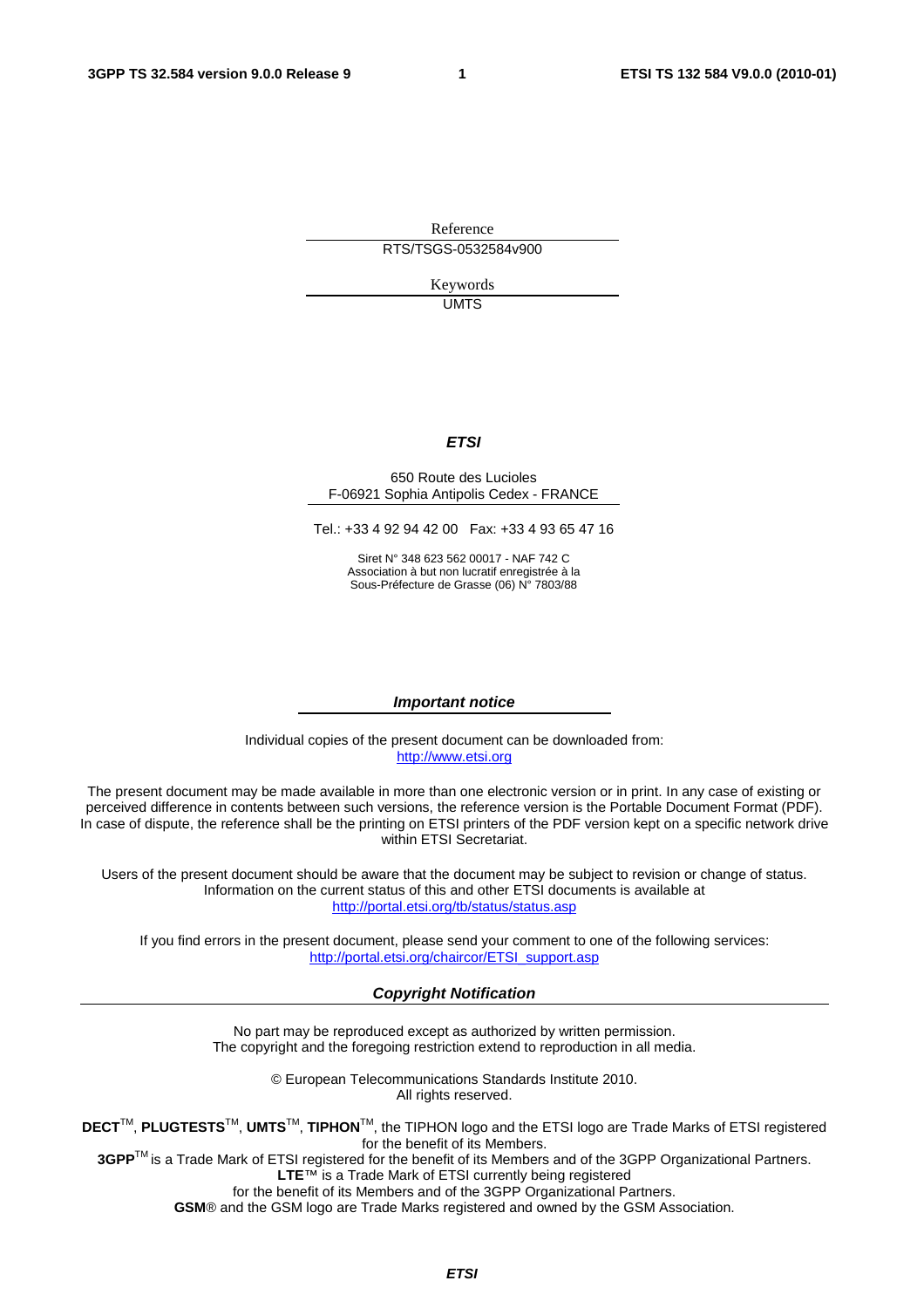### Intellectual Property Rights

IPRs essential or potentially essential to the present document may have been declared to ETSI. The information pertaining to these essential IPRs, if any, is publicly available for **ETSI members and non-members**, and can be found in ETSI SR 000 314: *"Intellectual Property Rights (IPRs); Essential, or potentially Essential, IPRs notified to ETSI in respect of ETSI standards"*, which is available from the ETSI Secretariat. Latest updates are available on the ETSI Web server ([http://webapp.etsi.org/IPR/home.asp\)](http://webapp.etsi.org/IPR/home.asp).

Pursuant to the ETSI IPR Policy, no investigation, including IPR searches, has been carried out by ETSI. No guarantee can be given as to the existence of other IPRs not referenced in ETSI SR 000 314 (or the updates on the ETSI Web server) which are, or may be, or may become, essential to the present document.

### Foreword

This Technical Specification (TS) has been produced by ETSI 3rd Generation Partnership Project (3GPP).

The present document may refer to technical specifications or reports using their 3GPP identities, UMTS identities or GSM identities. These should be interpreted as being references to the corresponding ETSI deliverables.

The cross reference between GSM, UMTS, 3GPP and ETSI identities can be found under [http://webapp.etsi.org/key/queryform.asp.](http://webapp.etsi.org/key/queryform.asp)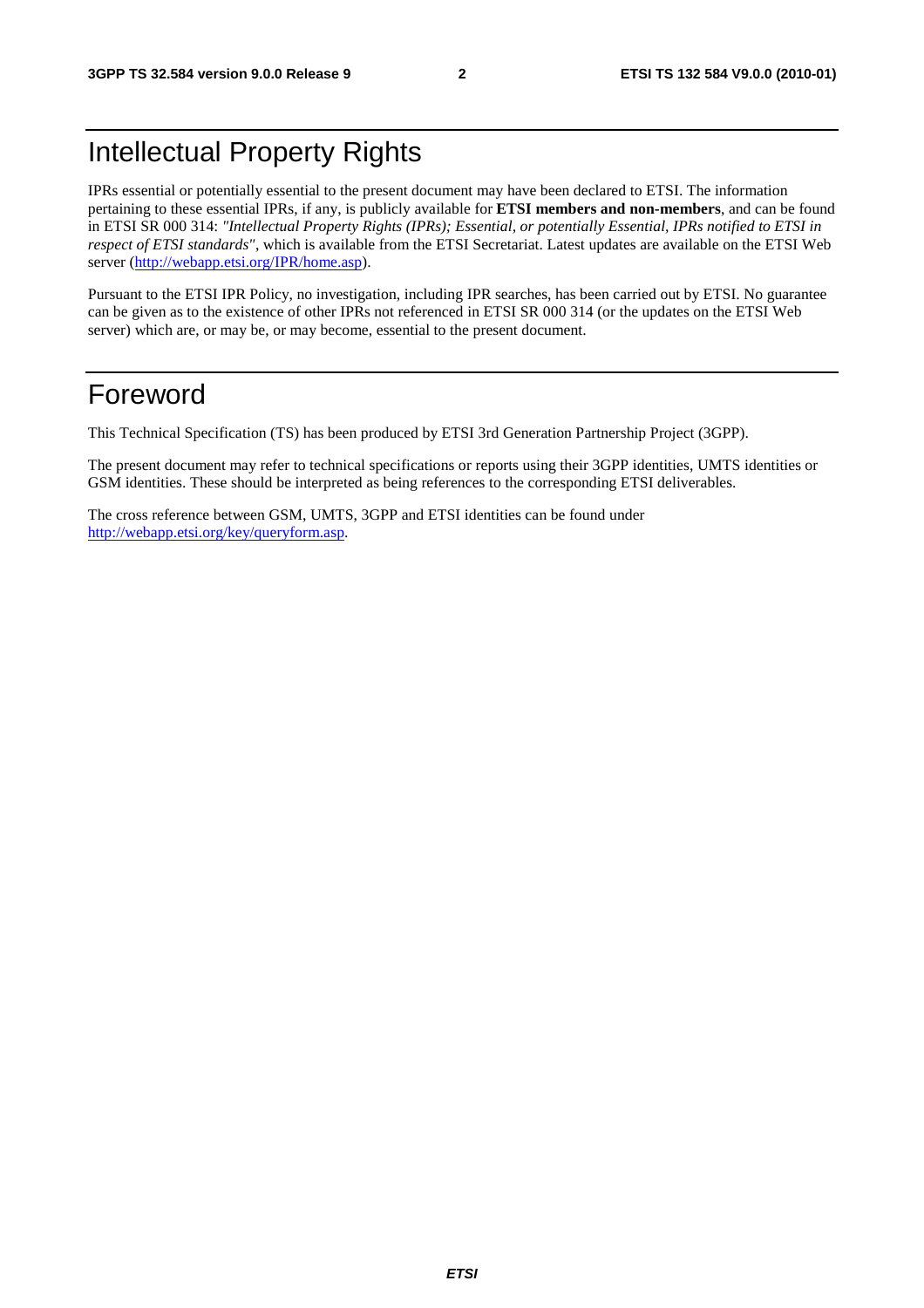$\mathbf{3}$ 

## Contents

| 1              |                               |  |
|----------------|-------------------------------|--|
| 2              |                               |  |
| 3              |                               |  |
| 3.1<br>3.2     |                               |  |
| $\overline{4}$ |                               |  |
| 4.1            |                               |  |
| 4.2            |                               |  |
| 4.2.1          |                               |  |
| 4.2.2          |                               |  |
| 4.2.3          |                               |  |
| 5              |                               |  |
| 5.1            |                               |  |
| 5.2            |                               |  |
| 5.2.1          |                               |  |
| 5.2.2          |                               |  |
| 5.2.2          |                               |  |
|                | <b>Annex A (informative):</b> |  |
| A.1            |                               |  |
| A.2            |                               |  |
|                | <b>Annex B</b> (informative): |  |
|                | <b>Annex C</b> (informative): |  |
|                |                               |  |
|                |                               |  |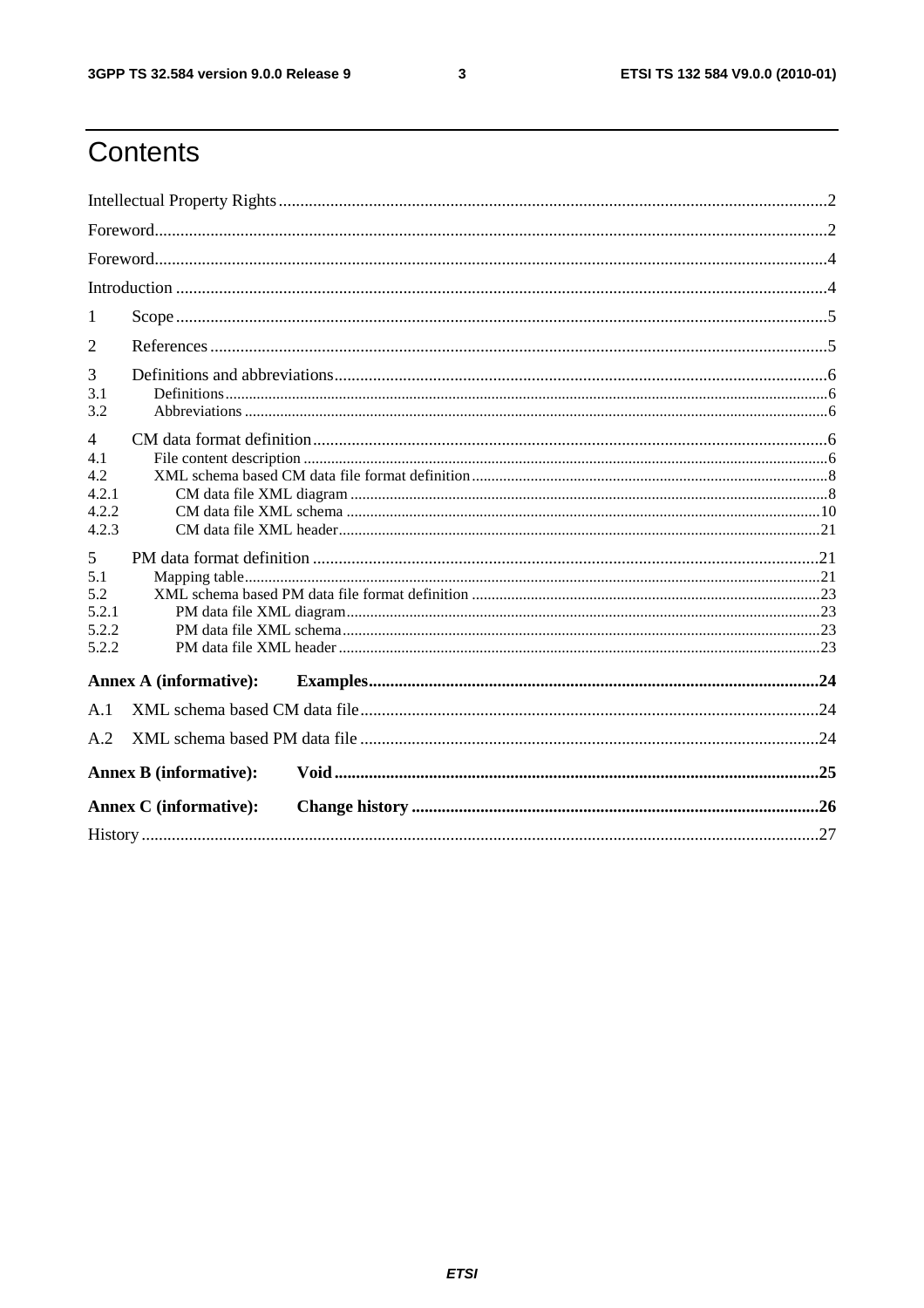### Foreword

This Technical Specification has been produced by the 3<sup>rd</sup> Generation Partnership Project (3GPP).

The contents of the present document are subject to continuing work within the TSG and may change following formal TSG approval. Should the TSG modify the contents of the present document, it will be re-released by the TSG with an identifying change of release date and an increase in version number as follows:

Version x.y.z

where:

- x the first digit:
	- 1 presented to TSG for information;
	- 2 presented to TSG for approval;
	- 3 or greater indicates TSG approved document under change control.
- y the second digit is incremented for all changes of substance, i.e. technical enhancements, corrections, updates, etc.
- z the third digit is incremented when editorial only changes have been incorporated in the document.

### Introduction

The present document is part of a TS-family covering the 3<sup>rd</sup> Generation Partnership Project Technical Specification Group Services and System Aspects, Telecommunication Management; as identified below:

| 32.581: | "Telecommunications management; Home Node B (HNB) Operations, Administration,<br>Maintenance and Provisioning (OAM&P); Concepts and requirements for Type 1 interface HNB<br>to HNB Management System (HMS)" |
|---------|--------------------------------------------------------------------------------------------------------------------------------------------------------------------------------------------------------------|
| 32.582: | "Telecommunications management; Home Node B (HNB) Operations, Administration,<br>Maintenance and Provisioning (OAM&P); Information model for Type 1 interface HNB to HNB<br>Management System (HMS)"         |
| 32.583: | "Telecommunications management; Home Node B (HNB) Operations, Administration,<br>Maintenance and Provisioning (OAM&P); Procedure flows for Type 1 interface HNB to HNB<br>Management System (HMS)"           |
| 32.584: | "Telecommunications management; Home Node B (HNB) Operations, Administration,<br>Maintenance and Provisioning (OAM&P); XML definitions for Type 1 interface HNB to HNB<br>Management System (HMS)"           |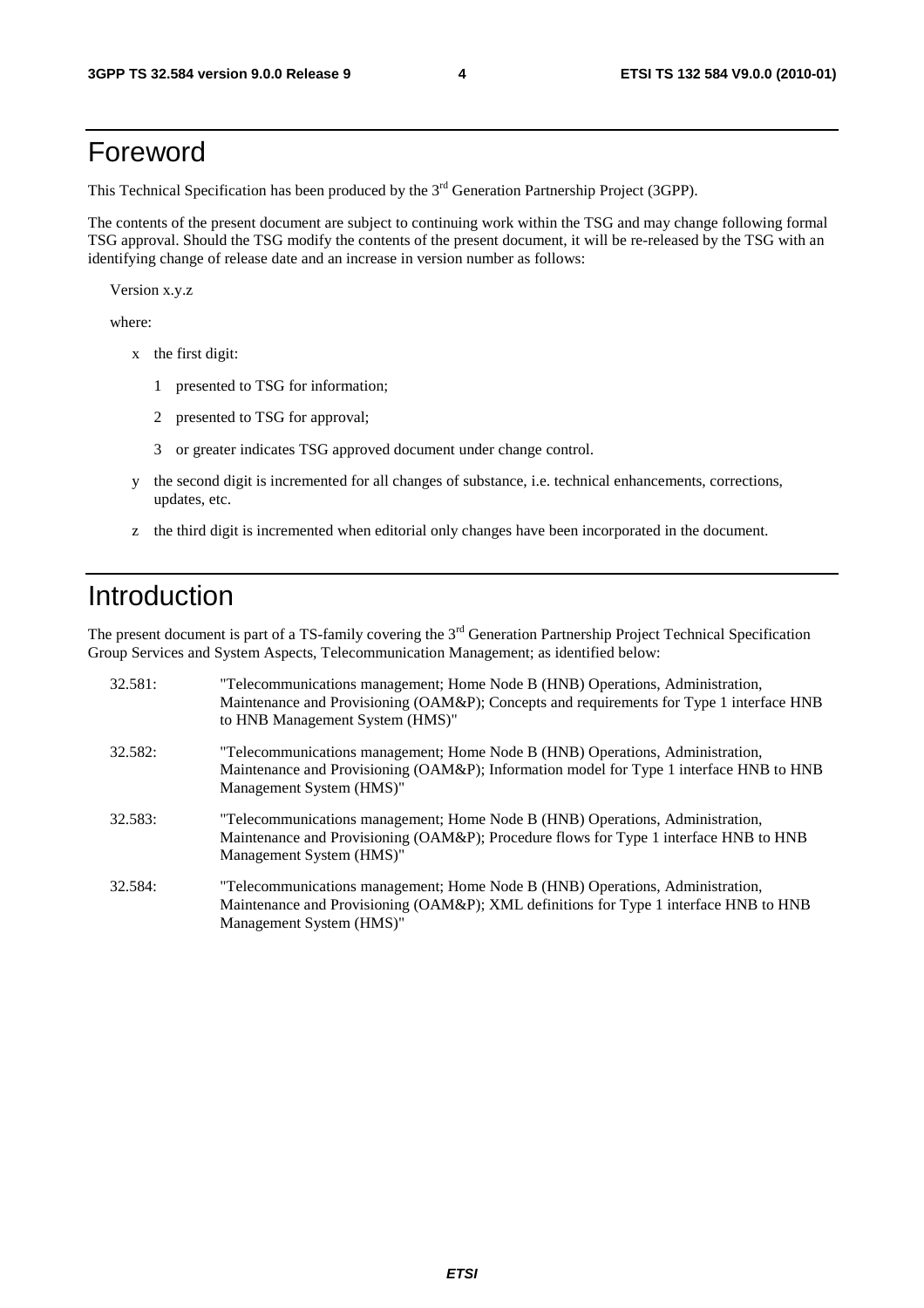### 1 Scope

The present document describes the data format for Configuration Management and Performance Management for Home Node B (HNB). The XML definitions captured in this document shall be met via Type 1 interface between HNB and HNB Management System (HMS).

### 2 References

The following documents contain provisions which, through reference in this text, constitute provisions of the present document.

- References are either specific (identified by date of publication, edition number, version number, etc.) or non-specific.
- For a specific reference, subsequent revisions do not apply.
- For a non-specific reference, the latest version applies. In the case of a reference to a 3GPP document (including a GSM document), a non-specific reference implicitly refers to the latest version of that document *in the same Release as the present document*.
- [1] 3GPP TR 21.905: "Vocabulary for 3GPP Specifications".
- [2] 3GPP TS 32.101: "Telecommunication management; Principles and high level requirements".
- [3] 3GPP TS 32.102: "Telecommunication management; Architecture".
- [4] 3GPP TS 32.300: "Telecommunication management; Configuration Management (CM); Name convention for Managed Objects".
- [6] 3GPP TR R3.020, Home (e)NodeB
- [7] TR-069 Amendment 2, CPE WAN Management Protocol v1.1, Broadband Forum
- [8] 3GPP TS 32.435: "Telecommunication management; Performance measurement: eXtensible Markup Language (XML) file format definition"
- [9] 3GPP TS 32.582: "Telecommunications management; Home Node B (HNB) Operations, Administration, Maintenance and Provisioning (OAM&P); Information model for Type 1 interface HNB to HNB Management System (HMS)"
- [10] W3C REC-xml-20001006: "Extensible Markup Language (XML) 1.0 (Second Edition)".
- [11] W3C REC-xmlschema-0-20010502: "XML Schema Part 0: Primer".
- [12] W3C REC-xmlschema-1-20010502: "XML Schema Part 1: Structures".
- [13] W3C REC-xmlschema-2-20010502: "XML Schema Part 2: Datatypes".
- [14] W3C REC-xml-names-19990114: "Namespaces in XML".
- [15] WT-157, Component Objects for CWMP, Broadband Forum
- [16] TR-098 Amendment 2, "Internet Gateway Device Data Model for TR-069", Broadband Forum
- [17] 3GPP TS 32.622: "Telecommunication management; Configuration Management (CM); Generic network resources Integration Reference Point (IRP): Network Resource Model (NRM)"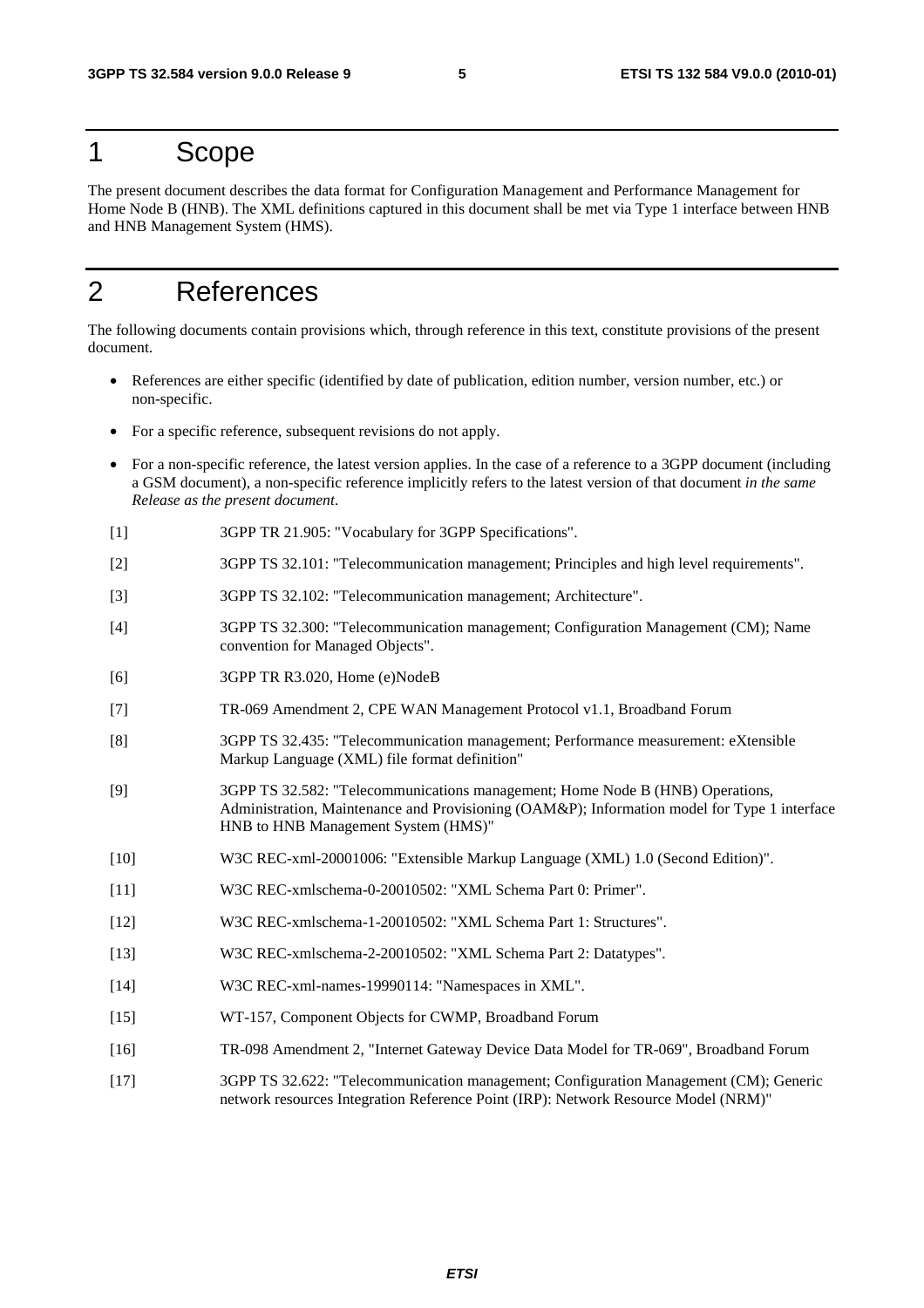### 3 Definitions and abbreviations

### 3.1 Definitions

For the purposes of the present document, the terms and definitions given in TR 21.905 [1] and the following apply. A term defined in the present document takes precedence over the definition of the same term, if any, in TR 21.905 [1].

**Home NodeB, 3G Home NodeB:** These terms, their derivations and abbreviations are used synonymously throughout this document.

### 3.2 Abbreviations

For the purposes of the present document, the abbreviations given in TR 21.905 [1] and the following apply. An abbreviation defined in the present document takes precedence over the definition of the same abbreviation, if any, in TR 21.905 [1].

| DM           | Domain Manager                             |
|--------------|--------------------------------------------|
| EM           | Element Manager                            |
| <b>FFS</b>   | For Further Study                          |
| <b>HNB</b>   | Home Node B                                |
| <b>HMS</b>   | <b>HNB</b> Management System               |
| IP           | Internet Protocol                          |
| <b>LTE</b>   | Long Term Evolution                        |
| <b>MME</b>   | Mobile Management Entity                   |
| <b>NGMN</b>  | <b>Next Generation Mobile Networks</b>     |
| PnP          | Plug and Play                              |
| <b>SAE</b>   | <b>System Architecture Evolution</b>       |
| <b>SON</b>   | <b>Self-Organising Networks</b>            |
| <b>TBD</b>   | To Be Discussed                            |
| <b>UMTS</b>  | Universal Mobile Telecommunications System |
| <b>UTRAN</b> | <b>UMTS Radio Access Network</b>           |

### 4 CM data format definition

This clause describes the format of Configuration Management data.

### 4.1 File content description

Table 4.1 lists all the file content items, provides and explanation of the individual items, and maps the file content items to those used in the XML schema based file format definitions. XML tag attributes are useful where data values bind tightly to its parent element. They have been used where appropriate.

| Table 4.1 File Content Description and Mapping of File Content Items to XML tags |  |  |
|----------------------------------------------------------------------------------|--|--|
|----------------------------------------------------------------------------------|--|--|

| <b>File Content Item</b> | XML schema based<br>XML tag | <b>Description</b>                                                                                                                                                                                                                                              |
|--------------------------|-----------------------------|-----------------------------------------------------------------------------------------------------------------------------------------------------------------------------------------------------------------------------------------------------------------|
| configDataCollection     | configDataFile              | This is the top-level tag, which identifies the file as a collection<br>of config data. The file content is made up of a header<br>("configFileHeader"), the collection of configuration items<br>("configData"), and a configfile footer ("configFileFooter"). |
| configFileHeader         | fileHeader                  | This is the configuration data file header to be inserted in each<br>file. It includes a version indicator, the sendor name, and<br>vendor name of the sending network node.                                                                                    |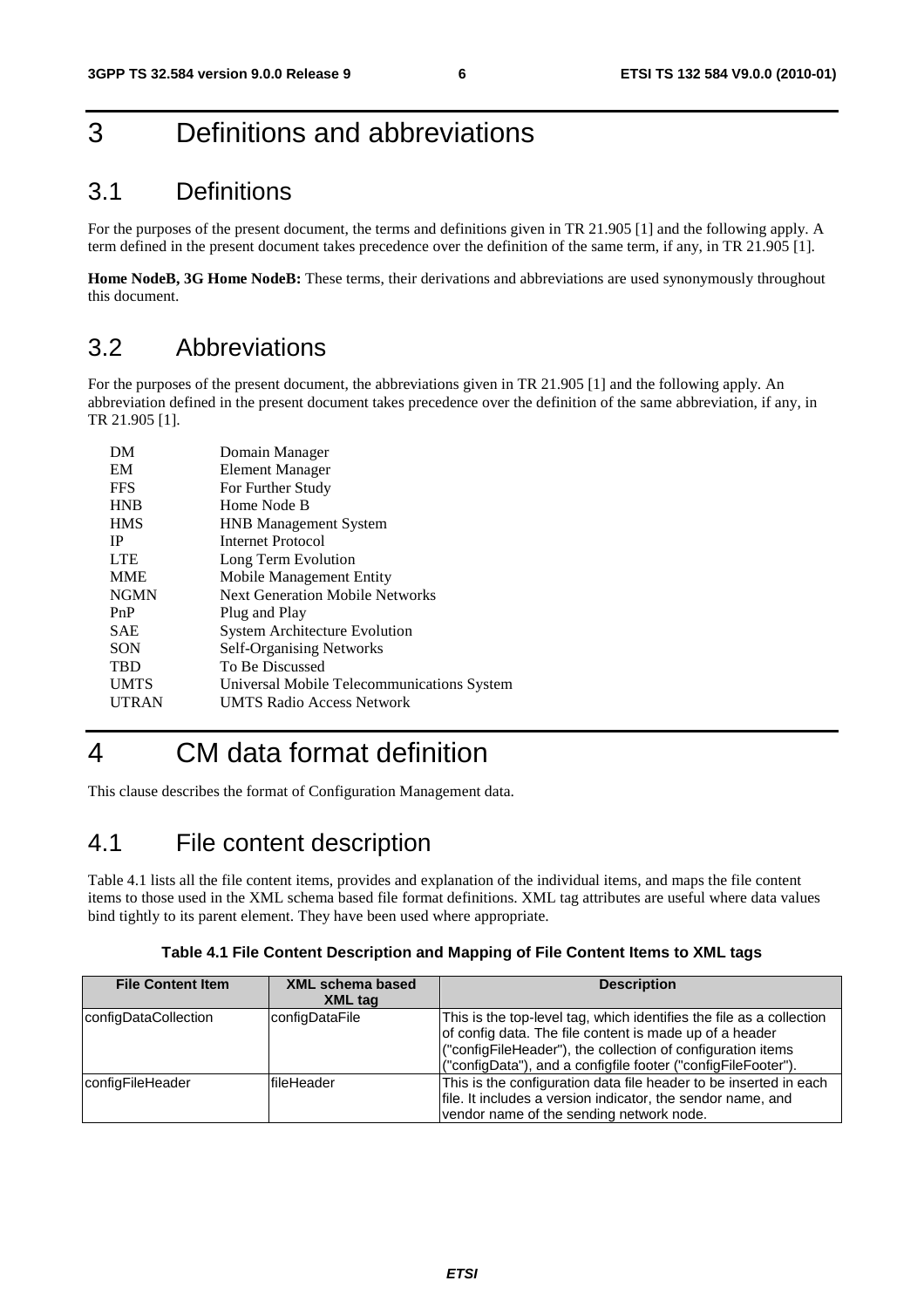| <b>File Content Item</b> | <b>XML schema based</b><br><b>XML tag</b> | <b>Description</b>                                                                                                                                                                                                                                                                                                                                                                                                                                                                                                                                                                                                                                                                                                                                                                                |
|--------------------------|-------------------------------------------|---------------------------------------------------------------------------------------------------------------------------------------------------------------------------------------------------------------------------------------------------------------------------------------------------------------------------------------------------------------------------------------------------------------------------------------------------------------------------------------------------------------------------------------------------------------------------------------------------------------------------------------------------------------------------------------------------------------------------------------------------------------------------------------------------|
| configData               | configData                                | The "configData" construct represents the sequence of zero or<br>more configuration parameter items contained in the file.<br>Each "configData" element contains the name of the NE<br>("nEId") and the list of parameters to be created, modified or<br>deleted which pertaining to that NE<br>The "configData" consists of DeviceData, DiagnosticsData,<br>and FAPServiceData                                                                                                                                                                                                                                                                                                                                                                                                                   |
| configFileFooter         | fileFooter                                | The configuration data file footer to be inserted in each file. It<br>includes a time stamp, which refers to the time when the file is<br>closed for sending to the NE.                                                                                                                                                                                                                                                                                                                                                                                                                                                                                                                                                                                                                           |
| fileFormatVersion        | fileHeader<br>fileFormatVersion           | This parameter identifies the file format version applied by the<br>sender. The format version defined in the present document<br>shall be the abridged number and version of this 3GPP<br>document (see below).<br>The abridged number and version of a 3GPP document is<br>constructed from its version specific full reference "3GPP []<br>(yyyy-mm)" by:<br>- removing the leading "3GPP TS"<br>- removing everything including and after the version third digit,<br>representing editorial only changes, together with its<br>preceding dot character<br>from the resulting string, removing leading and trailing white<br>space, replacing every multi character white space by a<br>single space character and changing the case of all<br>characters to uppercase.<br>e.g. "32.584 V8.0" |
| senderName               | fileHeader senderName                     | The senderName uniquely identifies the NE or EM that<br>assembled this alarm reporting file by its Distinguished Name<br>(DN), according to the definitions in 3GPP TS 32.300 [4]. In the<br>case of the NE-based approach, it is identical to the sender's<br>"nEDistinguishedName".                                                                                                                                                                                                                                                                                                                                                                                                                                                                                                             |
| vendorName               | fileHeader vendorName                     | The "vendorName" identifies the vendor of the equipment that<br>provided the measurement file. The string may be empty (i.e.<br>string size =0) if the "vendorName" is not configured in the<br>sender.<br>For the XML schema based XML format, XML attribute<br>specification "vendorName" may be absent in case the<br>"vendorName" is not configured in the sender.                                                                                                                                                                                                                                                                                                                                                                                                                            |
| neld                     | managedElement                            | The unique identification of the NE in the system. It includes<br>the user name ("nEUserName"), the distinguished name<br>("nEDistinguishedName") and the software version<br>("nESoftwareVersion") of the NE.                                                                                                                                                                                                                                                                                                                                                                                                                                                                                                                                                                                    |
| neUserName               | managedElement<br>userLabel               | This is the user definable name ("userLabel") defined for the<br>NE in 3GPP TS 32.622 [17]. The string may be empty (i.e.<br>string size =0) if the "nEUserName" is not configured in the CM<br>applications.<br>For the XML schema based XML format, XML attribute<br>specification "userLabel" may be absent in case the<br>"nEUserName" is not configured in the CM applications.                                                                                                                                                                                                                                                                                                                                                                                                              |
| neDistinguishedName      | managedElement localDn                    | This is the Distinguished Name (DN) defined for the NE in<br>3GPP TS 32.300 [4]. It is unique across an operator's 3G<br>network. The string may be empty (i.e. string size =0) if the<br>"nEDistinguishedName" is not configured in the CM<br>applications.<br>For the XML schema based XML format, the DN is split into<br>the DN prefix and the Local DN (LDN) (see 3GPP TS 32.300<br>[4]). XML attribute specification "localDn" may be absent in<br>case the LDN is not configured in the CM applications.                                                                                                                                                                                                                                                                                   |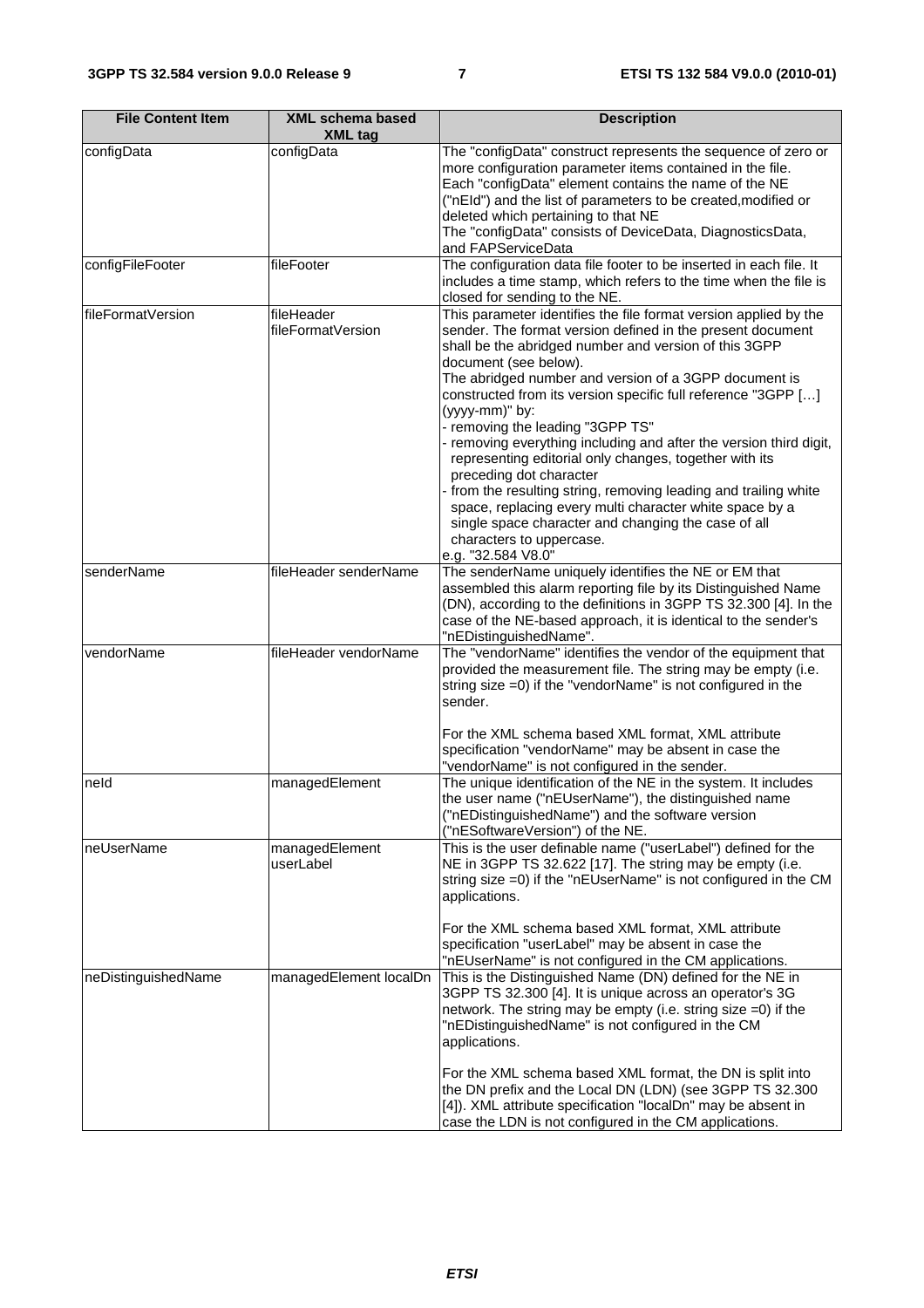| <b>File Content Item</b> | XML schema based<br><b>XML tag</b>                                                                                                                                                                                                                                                 | <b>Description</b>                                                                                                                                                                                                                                                                                                                                                                                                                  |
|--------------------------|------------------------------------------------------------------------------------------------------------------------------------------------------------------------------------------------------------------------------------------------------------------------------------|-------------------------------------------------------------------------------------------------------------------------------------------------------------------------------------------------------------------------------------------------------------------------------------------------------------------------------------------------------------------------------------------------------------------------------------|
| neSoftwareVersion        | managedElement<br>swVersion                                                                                                                                                                                                                                                        | This is the software version ("swVersion") defined for the NE<br>in 3GPP TS 32.622 [17].<br>This is an optional parameter which allows post-processing<br>systems to take care of vendor specific measurements<br>modified between software versions.<br>For the XML schema based XML format, XML attribute<br>specification "swVersion" may be absent in case the<br>"nESoftwareVersion" is not configured in the CM applications. |
| Modifier                 | configData modifier                                                                                                                                                                                                                                                                | This element is present if the HMS is required to inform the NE<br>whether the parameter information should be used to create,<br>update or delete an specific object instance on the HNB<br>If not present the NE will assume the modification action is<br>update                                                                                                                                                                 |
| <b>HNBDataParameters</b> | configData DeviceInfo<br>configData<br>ManagementServer<br>configData Time<br><b>FAPService DNPrefix</b><br><b>FAPService FAPControl</b><br>FAPService AccessMgmt<br><b>FAPService CellConfig</b><br><b>FAPService Transport</b><br><b>FAPService REM</b><br><b>FAPService GPS</b> | These elements are present if the HMS requires to modify the<br>specific configuration parameters<br>The XML file format definitions implement the configuration<br>structure and parameter definitions defined in broadband<br>forum 3GPP TS 32.582 [9] and TR-098 Amendment 2 [16].                                                                                                                                               |
| timestamp                | fileFooter dataTime                                                                                                                                                                                                                                                                |                                                                                                                                                                                                                                                                                                                                                                                                                                     |

A vendor MAY extend the standardized parameter list with vendor-specific parameters and objects. Vendor-specific parameters and objects MAY be defined either in a separate naming hierarchy or within the standardized naming hierarchy of the XML File Format.

The name of a vendor-specific parameter or object not contained within another vendor-specific object MUST have the following form to align with the Vendor Specific Parameter Definition of TR-098 Amendment 2 [16].

• X <VENDOR> VendorSpecificName

### 4.2 XML schema based CM data file format definition

### 4.2.1 CM data file XML diagram

Figure 4.1 describes the XML element structure of the CM data file.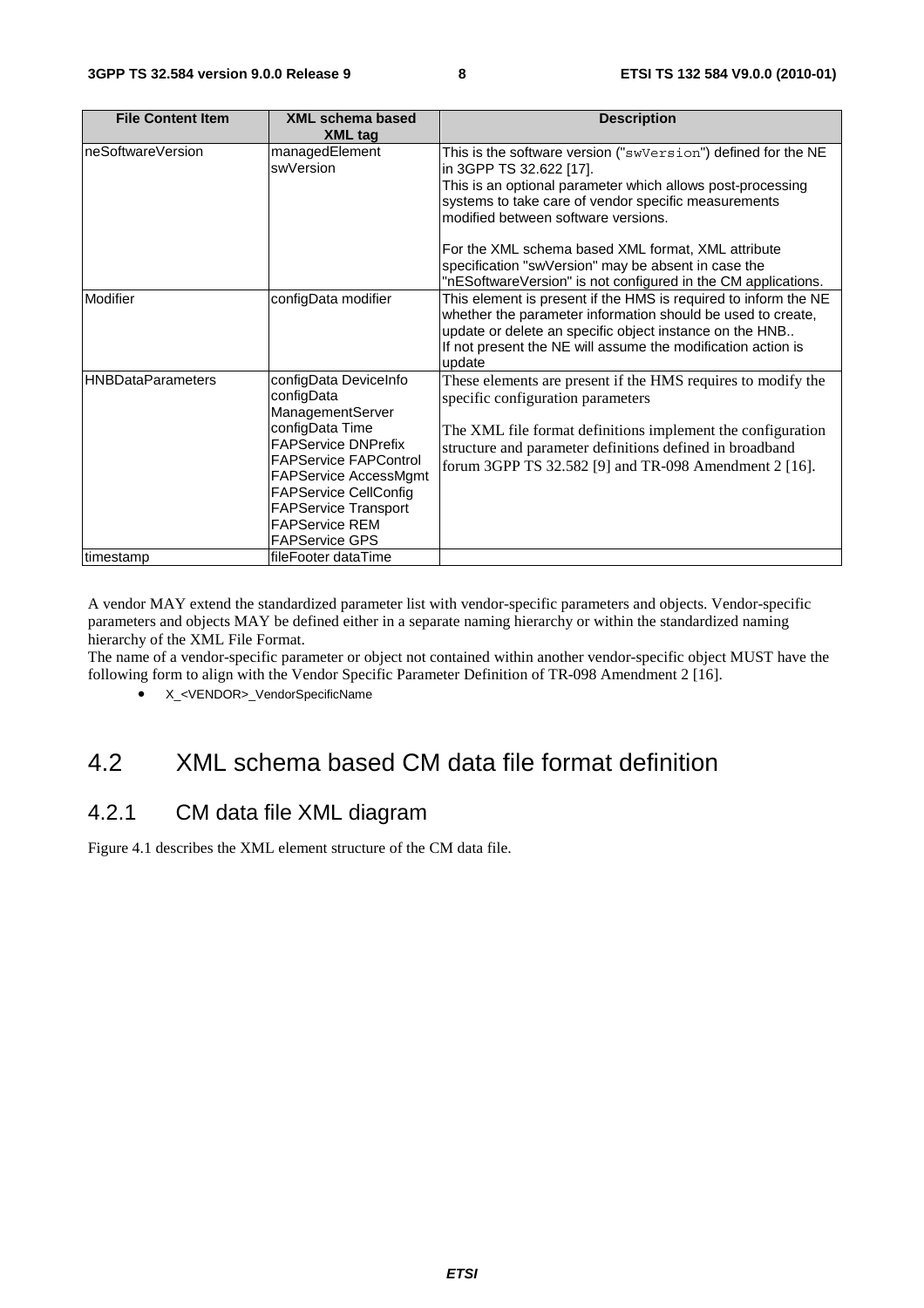

**Figure 4.1: XML diagram of the configuration data file**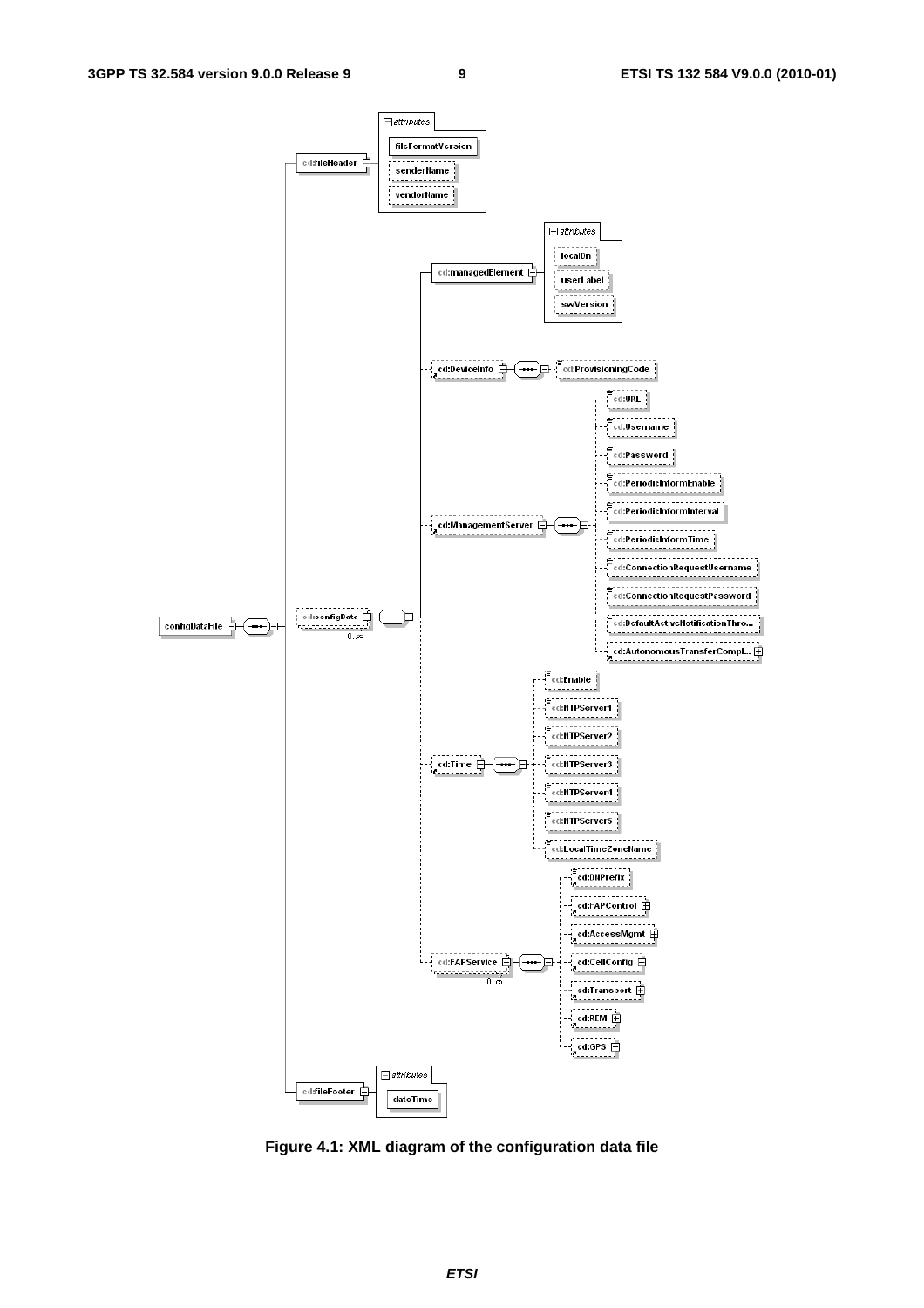#### 4.2.2 CM data file XML schema

The following XML schema configData.xsd is the schema for CM data XML files:

```
<?xml version="1.0" encoding="UTF-8"?> 
<! - -
   3GPP TS 32.584 Configuration Data XML file format definition 
   data file XML schema 
  configData.xsd 
--> 
<schema xmlns:cd="http://www.3gpp.org/ftp/specs/archive/32_series/32.584#configData" 
xmlns="http://www.w3.org/2001/XMLSchema" 
targetNamespace="http://www.3gpp.org/ftp/specs/archive/32_series/32.584#configData" 
elementFormDefault="qualified"> 
     <!-- Config data XML elements --> 
     <element name="AccessMode"> 
         <simpleType> 
              <restriction base="string"> 
                  <enumeration value="Open Access"/> 
                  <enumeration value="Closed Access"/> 
                  <enumeration value="Hybrid Access"/> 
              </restriction> 
         </simpleType> 
     </element> 
     <element name="BandIndicator"> 
         <simpleType> 
              <restriction base="string"> 
                  <enumeration value="GSM 850"/> 
                  <enumeration value="GSM 900"/> 
                  <enumeration value="DCS 1800"/> 
                  <enumeration value="PCS 1900"/> 
              </restriction> 
         </simpleType> 
     </element> 
     <element name="InServiceHandling"> 
         <simpleType> 
              <restriction base="string"> 
                  <enumeration value="Immediate"/> 
                  <enumeration value="Delayed"/> 
              </restriction> 
         </simpleType> 
     </element> 
     <element name="MeasurementQuantity-Inter"> 
         <simpleType> 
              <restriction base="string"> 
                  <enumeration value="CPICH Ec/No"/> 
                  <enumeration value="CPICH RSCP"/> 
              </restriction> 
          </simpleType> 
     </element> 
     <element name="MeasurementQuantity-Intra"> 
         <simpleType> 
              <restriction base="string"> 
                  <enumeration value="CPICH Ec/No"/> 
                  <enumeration value="CPICH RSCP"/> 
                  <enumeration value="Pathloss"/> 
              </restriction> 
         </simpleType> 
     </element> 
     <element name="Modifier"> 
         <simpleType> 
              <restriction base="string"> 
                  <enumeration value="create"/> 
                  <enumeration value="delete"/> 
                  <enumeration value="update"/> 
              </restriction> 
          </simpleType> 
     </element> 
     <element name="NonCSGUEAccessDecision"> 
         <simpleType> 
              <restriction base="string"> 
                  <enumeration value="Local"/> 
                  <enumeration value="Query FAP-GW"/> 
                  <enumeration value="By Core"/> 
              </restriction> 
          </simpleType>
```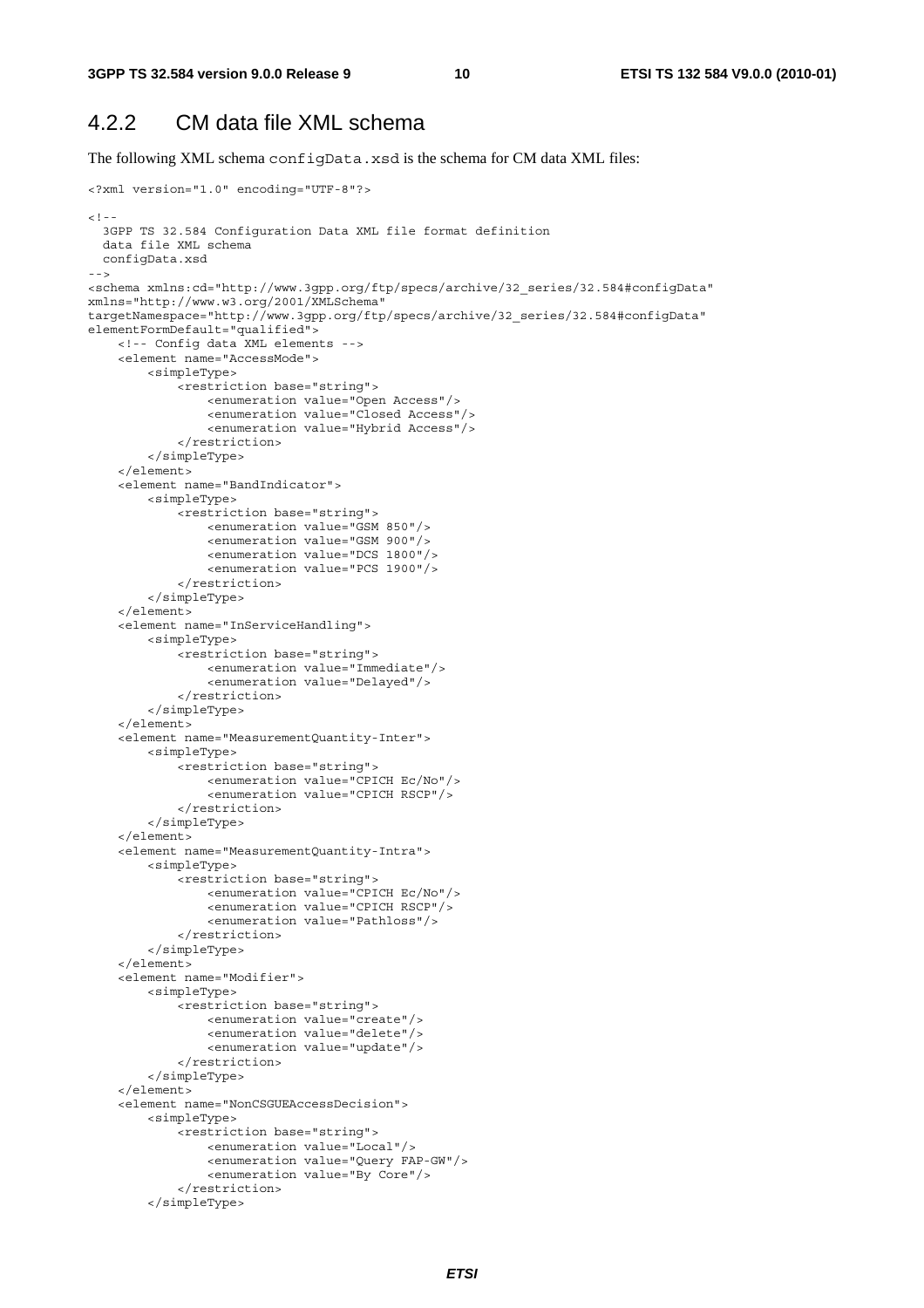#### **3GPP TS 32.584 version 9.0.0 Release 9 11 ETSI TS 132 584 V9.0.0 (2010-01)**

```
 </element> 
 <element name="NonHCSTCRMax"> 
     <simpleType> 
         <restriction base="string"> 
              <enumeration value="not used"/> 
              <enumeration value="30"/> 
              <enumeration value="60"/> 
              <enumeration value="120"/> 
              <enumeration value="180"/> 
              <enumeration value="240"/> 
         </restriction> 
     </simpleType> 
 </element> 
 <element name="NonHCSTCRMaxHyst"> 
     <simpleType> 
         <restriction base="string"> 
              <enumeration value="not used"/> 
              <enumeration value="10"/> 
              <enumeration value="20"/> 
              <enumeration value="30"/> 
              <enumeration value="40"/> 
              <enumeration value="50"/> 
              <enumeration value="60"/> 
              <enumeration value="70"/> 
         </restriction> 
     </simpleType> 
 </element> 
 <element name="NumberOfPSCs"> 
     <simpleType> 
         <restriction base="string"> 
              <enumeration value="5"/> 
              <enumeration value="10"/> 
              <enumeration value="15"/> 
              <enumeration value="20"/> 
              <enumeration value="30"/> 
              <enumeration value="40"/> 
              <enumeration value="50"/> 
              <enumeration value="64"/> 
              <enumeration value="80"/> 
              <enumeration value="120"/> 
              <enumeration value="160"/> 
              <enumeration value="256"/> 
              <enumeration value="alltherest"/> 
              <enumeration value="spare3"/> 
              <enumeration value="spare2"/> 
              <enumeration value="spare1"/> 
         </restriction> 
     </simpleType> 
 </element> 
 <element name="PLMNType"> 
     <simpleType> 
         <restriction base="string"> 
              <enumeration value="GSM-MAP"/> 
              <enumeration value="ANSI-41"/> 
         </restriction> 
     </simpleType> 
 </element> 
 <element name="QualityMeasureCPICH"> 
     <simpleType> 
         <restriction base="string"> 
              <enumeration value="Ec/No"/> 
              <enumeration value="RSCP"/> 
         </restriction> 
     </simpleType> 
 </element> 
 <element name="TCRMax"> 
     <simpleType> 
         <restriction base="string"> 
              <enumeration value="not used"/> 
              <enumeration value="30"/> 
              <enumeration value="60"/> 
              <enumeration value="120"/> 
              <enumeration value="180"/> 
              <enumeration value="240"/> 
         </restriction> 
     </simpleType> 
 </element> 
 <element name="TCRMaxHyst">
```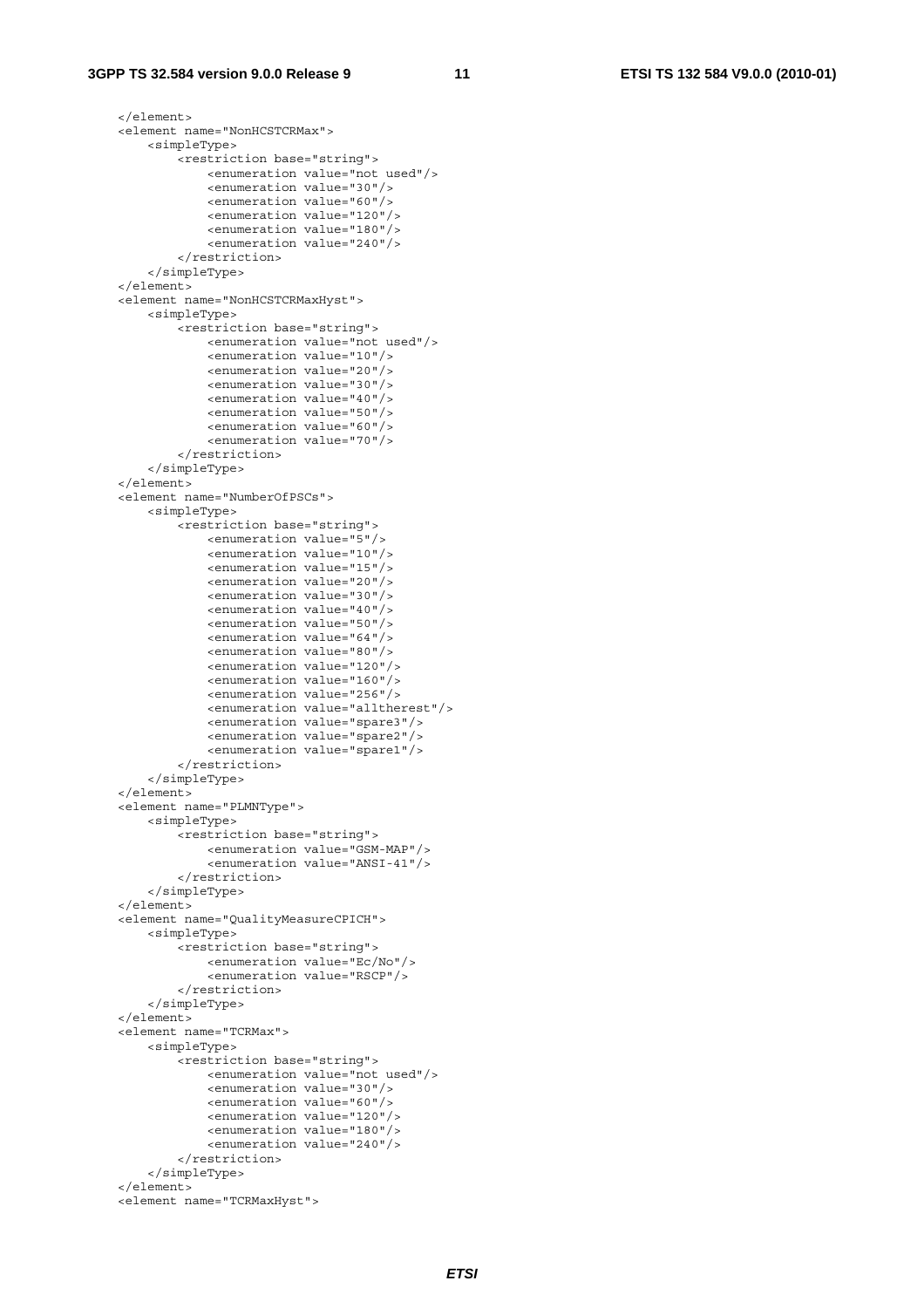<simpleType>

```
 <restriction base="string"> 
                 <enumeration value="not used"/> 
                 <enumeration value="10"/> 
                 <enumeration value="20"/> 
                 <enumeration value="30"/> 
                 <enumeration value="40"/> 
                 <enumeration value="50"/> 
                 <enumeration value="60"/> 
                 <enumeration value="70"/> 
             </restriction> 
         </simpleType> 
    </element> 
    <element name="TransferTypeFilter"> 
         <simpleType> 
             <restriction base="string"> 
                 <enumeration value="Upload"/> 
                 <enumeration value="Download"/> 
                 <enumeration value="Both"/> 
             </restriction> 
         </simpleType> 
    </element> 
    <element name="DeviceInfo"> 
         <complexType> 
             <sequence> 
                 <element name="ProvisioningCode" type="string" minOccurs="0"/> 
             </sequence> 
         </complexType> 
    </element> 
    <element name="AutonomousTransferCompletePolicy"> 
        <complexType> 
             <sequence> 
                .<br><element name="Enable" type="boolean" minOccurs="0"/>
                 <element ref="cd:TransferTypeFilter" minOccurs="0"/> 
                 <element name="FileTypeFilter" type="string" minOccurs="0"/> 
             </sequence> 
         </complexType> 
    </element> 
    <element name="ManagementServer"> 
         <complexType> 
             <sequence> 
                -<br><element name="URL" type="string" minOccurs="0"/>
                 <element name="Username" type="string" minOccurs="0"/> 
                 <element name="Password" type="string" minOccurs="0"/> 
                 <element name="PeriodicInformEnable" type="boolean" minOccurs="0"/> 
                 <element name="PeriodicInformInterval" type="unsignedInt" minOccurs="0"/> 
                 <element name="PeriodicInformTime" type="dateTime" minOccurs="0"/> 
                 <element name="ConnectionRequestUsername" type="string" minOccurs="0"/> 
                 <element name="ConnectionRequestPassword" type="string" minOccurs="0"/> 
                 <element name="DefaultActiveNotificationThrottle" type="unsignedInt" minOccurs="0"/> 
                 <element ref="cd:AutonomousTransferCompletePolicy" minOccurs="0"/> 
             </sequence> 
         </complexType> 
     </element> 
    <element name="Time"> 
        <complexType> 
             <sequence> 
                 <element name="Enable" type="boolean" minOccurs="0"/> 
 <element name="NTPServer1" type="string" minOccurs="0"/> 
 <element name="NTPServer2" type="string" minOccurs="0"/> 
                 <element name="NTPServer3" type="string" minOccurs="0"/> 
                 <element name="NTPServer4" type="string" minOccurs="0"/> 
                 <element name="NTPServer5" type="string" minOccurs="0"/> 
                 <element name="LocalTimeZoneName" type="string" minOccurs="0"/> 
             </sequence> 
         </complexType> 
     </element> 
    <element name="DNPrefix" type="string"/> 
    <element name="Gateway"> 
         <complexType> 
             <sequence> 
                 <element name="SecGWServer1" type="string" minOccurs="0"/> 
                 <element name="SecGWServer2" type="string" minOccurs="0"/> 
 <element name="SecGWServer3" type="string" minOccurs="0"/> 
 <element name="FAPGWServer1" type="string" minOccurs="0"/> 
                 <element name="FAPGWServer2" type="string" minOccurs="0"/> 
                 <element name="FAPGWServer3" type="string" minOccurs="0"/> 
                 <element name="FAPGWPort" type="unsignedInt" minOccurs="0"/>
```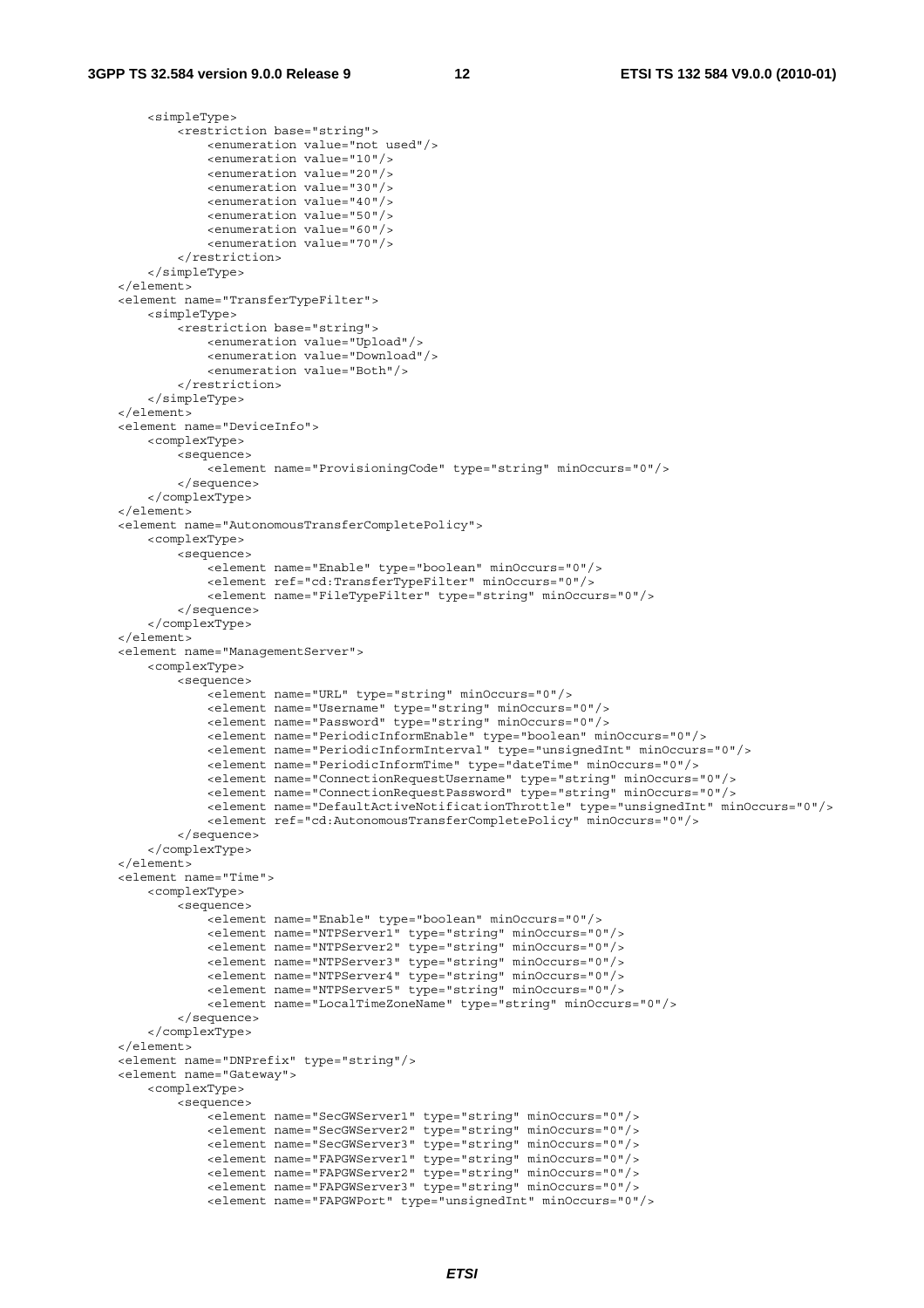```
 </sequence> 
     </complexType> 
 </element> 
 <element name="SelfConfig"> 
     <complexType> 
         <sequence> 
            -<br>-<element name="UARFCNSelfConfigEnable" type="boolean" minOccurs="0"/>
             <element name="PrimaryScramblingCodeSelfConfigEnable" type="boolean" minOccurs="0"/> 
             <element name="MaxFAPTxPowerSelfConfigEnable" type="boolean" minOccurs="0"/> 
              <element name="PCPICHPowerSelfConfigEnable" type="boolean" minOccurs="0"/> 
             <element name="MaxULTxPowerSelfConfigEnable" type="boolean" minOccurs="0"/> 
             <element name="LACRACURASelfConfigEnable" type="boolean" minOccurs="0"/> 
             <element name="NeighborListSelfConfigEnable" type="boolean" minOccurs="0"/> 
              <element name="CellReSelectionSelfConfigEnable" type="boolean" minOccurs="0"/> 
             <element name="IntraFreqMeasSelfConfigEnable" type="boolean" minOccurs="0"/> 
             <element name="InterFreqMeasSelfConfigEnable" type="boolean" minOccurs="0"/> 
             <element name="InterRATMeasSelfConfigEnable" type="boolean" minOccurs="0"/> 
              <element name="UEInternalMeasConfigEnable" type="boolean" minOccurs="0"/> 
         </sequence> 
     </complexType> 
 </element> 
 <element name="UMTS"> 
     <complexType> 
         <sequence> 
            .<br><element ref="cd:SelfConfig" minOccurs="0"/>
              <element ref="cd:Gateway" minOccurs="0"/> 
         </sequence> 
     </complexType> 
 </element> 
 <element name="AdminState" type="boolean"/> 
 <element name="SelfConfigEvents" type="string"/> 
 <element name="EnclosureTamperingDetected" type="boolean"/> 
 <element name="FAPControl"> 
     <complexType> 
         <sequence> 
             <element ref="cd:AdminState" minOccurs="0"/> 
             <element ref="cd:SelfConfigEvents" minOccurs="0"/> 
             <element ref="cd:EnclosureTamperingDetected" minOccurs="0"/> 
             <element ref="cd:UMTS" minOccurs="0"/> 
         </sequence> 
     </complexType> 
 </element> 
 <element name="CSGMembershipDeterminedLocally" type="boolean"/> 
 <element name="HNBName" type="string"/> 
 <element name="HomeZoneName" type="string"/> 
 <element name="MaxConcurrentCSGUsers" type="integer"/> 
 <element name="CSGID" type="unsignedInt"/> 
 <element name="AccessControlList" type="string"/> 
 <element name="MemberDetail"> 
     <complexType> 
         <sequence> 
             <element ref="cd:Modifier" minOccurs="0"/> 
              <element name="Enable" type="boolean" minOccurs="0"/> 
              <element name="IMSI" type="string" minOccurs="0"/> 
             <element name="MSISDN" type="string" minOccurs="0"/> 
             <element name="MembershipExpires" type="dateTime" minOccurs="0"/> 
         </sequence> 
     </complexType> 
 </element> 
 <element name="AccessMgmt"> 
     <complexType> 
         <sequence> 
             <element ref="cd:AccessMode" minOccurs="0"/> 
             <element ref="cd:NonCSGUEAccessDecision" minOccurs="0"/> 
             <element ref="cd:CSGMembershipDeterminedLocally" minOccurs="0"/> 
             <element ref="cd:HNBName" minOccurs="0"/> 
              <element ref="cd:HomeZoneName" minOccurs="0"/> 
             <element ref="cd:MaxConcurrentCSGUsers" minOccurs="0"/> 
             <element ref="cd:CSGID" minOccurs="0"/> 
              <element ref="cd:AccessControlList" minOccurs="0"/> 
              <element ref="cd:MemberDetail" minOccurs="0" maxOccurs="unbounded"/> 
         </sequence> 
     </complexType> 
 </element> 
 <element name="CN"> 
     <complexType> 
         <sequence> 
            .<br><element ref="cd:PLMNType" minOccurs="0"/>
```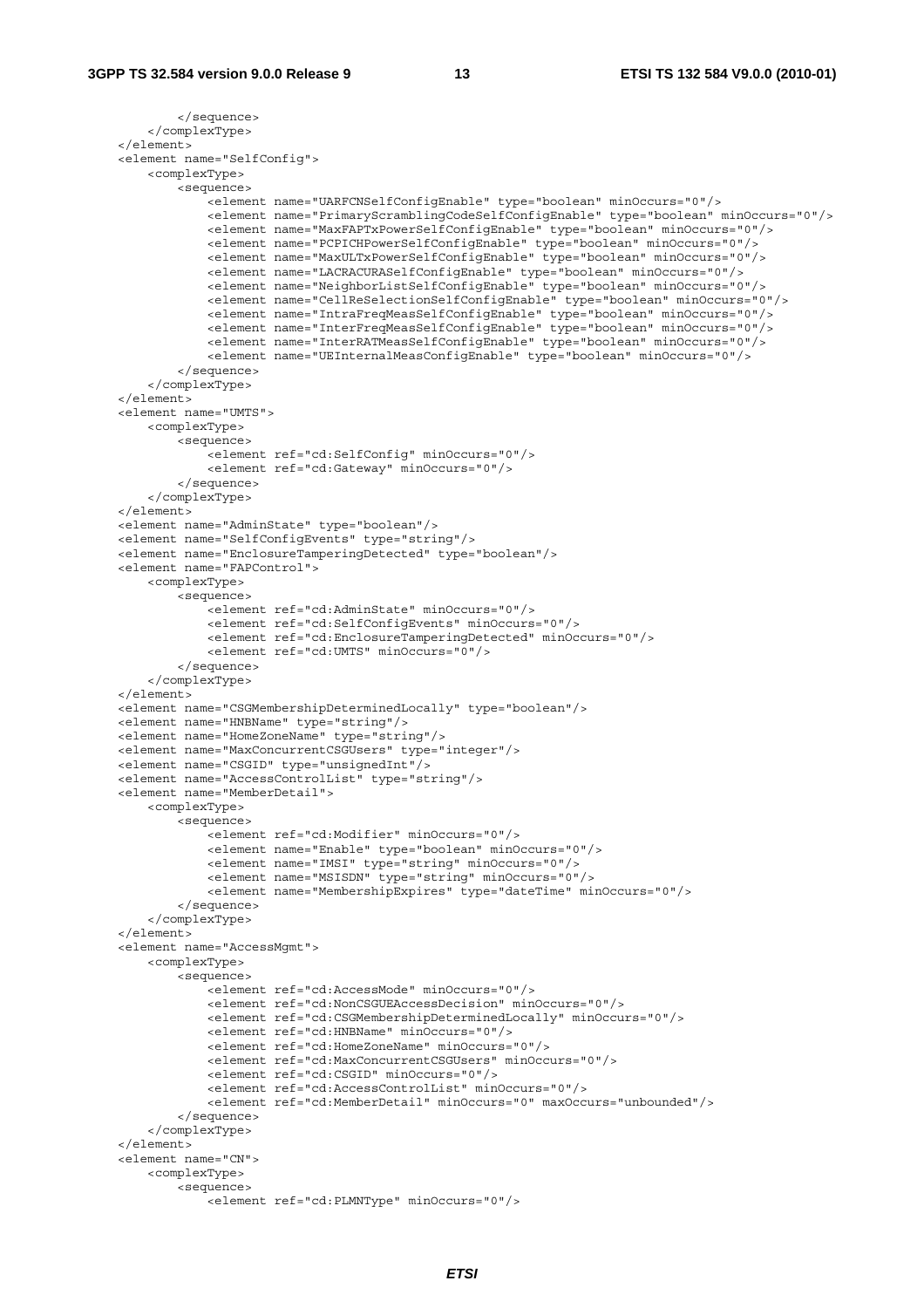#### **3GPP TS 32.584 version 9.0.0 Release 9 14 ETSI TS 132 584 V9.0.0 (2010-01)**

```
 <element name="PLMNID" type="string" minOccurs="0"/> 
                  <element name="EquivPLMNID" type="string" minOccurs="0"/> 
                  <element name="SAC" type="unsignedInt" minOccurs="0"/> 
                  <element name="LACRAC" type="string" minOccurs="0"/> 
                  <element name="CSDomain" minOccurs="0"> 
                      <complexType> 
                          <sequence> 
                              <element name="T3212" type="unsignedInt" minOccurs="0"/> 
                              <element name="IMSIAttachDetachEnable" type="boolean" minOccurs="0"/> 
                          </sequence> 
                      </complexType> 
                  </element> 
                  <element name="PSDomain" minOccurs="0"> 
                      <complexType> 
                          <sequence> 
                             -<br><element name="NetworkModeOperationCombined" type="boolean"
minOrcures=10"/>
                          </sequence> 
                      </complexType> 
                 </element> 
             </sequence> 
         </complexType> 
     </element> 
     <element name="CSG"> 
         <complexType> 
             <sequence> 
                  <element name="UARFCNDLList" type="string" minOccurs="0"/> 
                  <element name="CSGPSCSplitInfo" minOccurs="0"> 
                      <complexType> 
                          <sequence> 
                             _<br><element name="StartPSCRange1Coefficient" type="unsignedInt"
minOccurs="0"/> 
                              <element ref="cd:NumberOfPSCs" minOccurs="0"/> 
                              <element name="PSCRange2Offset" type="unsignedInt" minOccurs="0"/> 
                          </sequence> 
                      </complexType> 
                  </element> 
             </sequence> 
         </complexType> 
     </element> 
     <element name="CellSelection"> 
         <complexType> 
             <sequence> 
                  <element ref="cd:QualityMeasureCPICH" minOccurs="0"/> 
                  <element name="QqualMin" type="integer" minOccurs="0"/> 
                  <element name="QqualMinOffset" type="unsignedInt" minOccurs="0"/> 
                  <element name="QRxLevMin" type="integer" minOccurs="0"/> 
                  <element name="DeltaQRxLevMin" type="integer" minOccurs="0"/> 
                  <element name="QRxLevMinOffset" type="unsignedInt" minOccurs="0"/> 
                  <element name="QHyst1s" type="unsignedInt" minOccurs="0"/> 
                  <element name="QHyst2s" type="unsignedInt" minOccurs="0"/> 
                  <element name="TReselections" type="unsignedInt" minOccurs="0"/> 
                  <element name="SIntrasearch" type="integer" minOccurs="0"/> 
                  <element name="SIntersearch" type="integer" minOccurs="0"/> 
                  <element name="SSearchHCS" type="integer" minOccurs="0"/> 
                  <element name="SSearchRAT" type="integer" minOccurs="0"/> 
                  <element name="SHCSRAT" type="integer" minOccurs="0"/> 
                  <element name="SLimitSearchRAT" type="integer" minOccurs="0"/> 
                  <element ref="cd:NonHCSTCRMax" minOccurs="0"/> 
                  <element name="NonHCSNCR" type="unsignedInt" minOccurs="0"/> 
                  <element ref="cd:NonHCSTCRMaxHyst" minOccurs="0"/> 
                  <element name="QHCS" type="unsignedInt" minOccurs="0"/> 
                  <element name="UseOfHCS" type="boolean" minOccurs="0"/> 
                  <element name="HCSPrio" type="unsignedInt" minOccurs="0"/> 
                  <element ref="cd:TCRMax" minOccurs="0"/> 
                  <element name="NCR" type="unsignedInt" minOccurs="0"/> 
                  <element ref="cd:TCRMaxHyst" minOccurs="0"/> 
                  <element name="UETxPwrMaxRACH" type="integer" minOccurs="0"/> 
             </sequence> 
         </complexType> 
     </element> 
     <element name="RRCTimers"> 
         <complexType> 
             <sequence> 
                  <element name="T300" type="unsignedInt" minOccurs="0"/> 
                  <element name="T301" type="unsignedInt" minOccurs="0"/> 
 <element name="T302" type="unsignedInt" minOccurs="0"/> 
 <element name="T304" type="unsignedInt" minOccurs="0"/>
```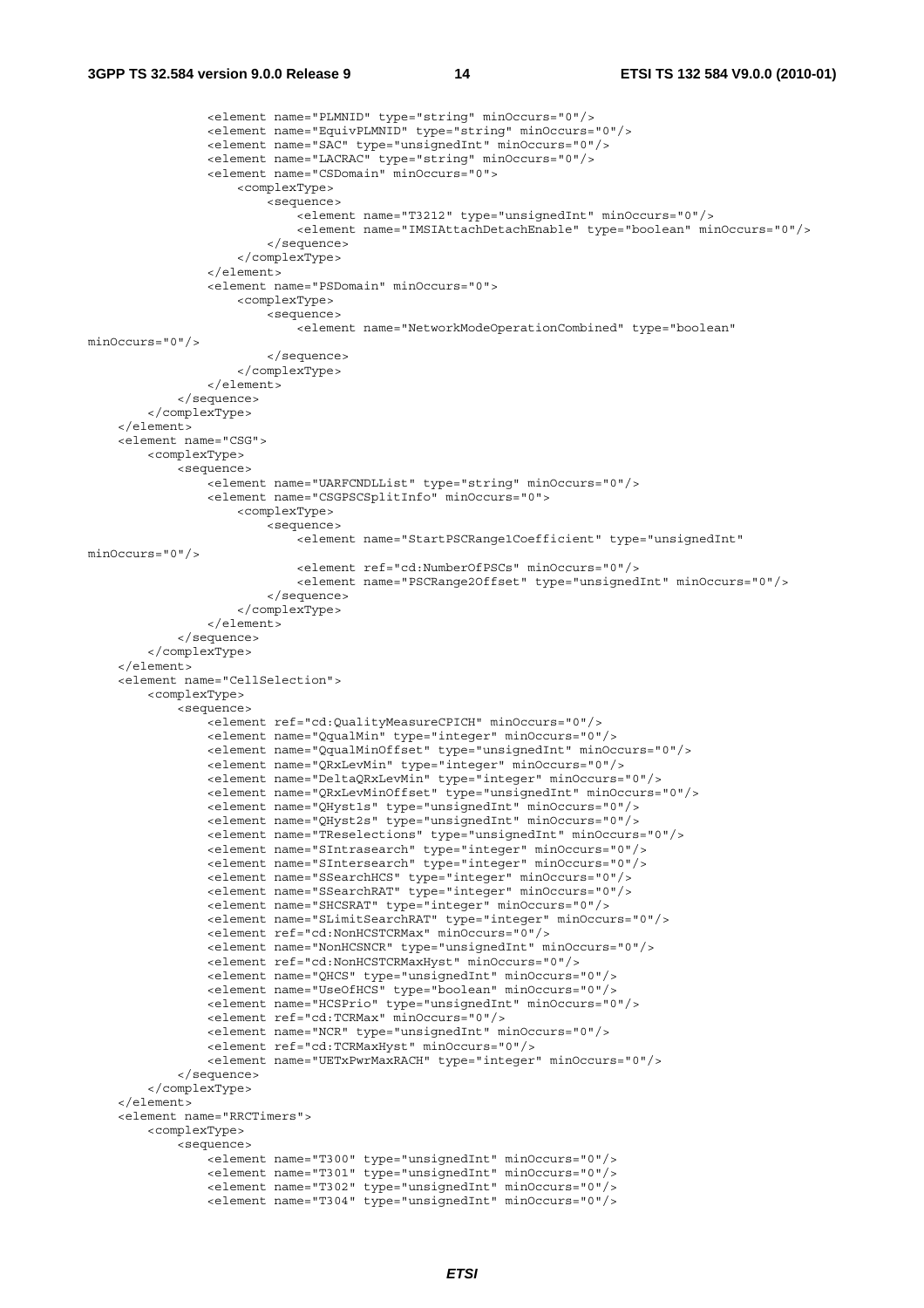<element name="T305" type="unsignedInt" minOccurs="0"/> <element name="T307" type="unsignedInt" minOccurs="0"/> <element name="T308" type="unsignedInt" minOccurs="0"/> <element name="T309" type="unsignedInt" minOccurs="0"/> <element name="T310" type="unsignedInt" minOccurs="0"/> <element name="T311" type="unsignedInt" minOccurs="0"/> <element name="T312" type="unsignedInt" minOccurs="0"/> <element name="T313" type="unsignedInt" minOccurs="0"/> <element name="T314" type="unsignedInt" minOccurs="0"/> <element name="T315" type="unsignedInt" minOccurs="0"/> <element name="T316" type="unsignedInt" minOccurs="0"/> <element name="T317" type="unsignedInt" minOccurs="0"/> <element name="N300" type="unsignedInt" minOccurs="0"/> <element name="N301" type="unsignedInt" minOccurs="0"/> <element name="N302" type="unsignedInt" minOccurs="0"/> <element name="N304" type="unsignedInt" minOccurs="0"/> <element name="N310" type="unsignedInt" minOccurs="0"/> <element name="N312" type="unsignedInt" minOccurs="0"/> <element name="N313" type="unsignedInt" minOccurs="0"/> <element name="N315" type="unsignedInt" minOccurs="0"/> <element name="WaitTime" type="unsignedInt" minOccurs="0"/> </sequence> </complexType> </element> <element name="DRX"> <complexType> <sequence> <element name="DRXCycleLengthCoefficientCS" type="unsignedInt" minOccurs="0"/> <element name="DRXCycleLengthCoefficientPS" type="unsignedInt" minOccurs="0"/> <element name="UTRANDRXCycleLengthCoefficient" type="unsignedInt" minOccurs="0"/> </sequence> </complexType> </element> <element name="PowerControl"> <complexType> <sequence> <element name="ConstantValue" type="integer" minOccurs="0"/> <element name="PowerRampStepUp" type="unsignedInt" minOccurs="0"/> <element name="PreambleRetransMax" type="unsignedInt" minOccurs="0"/> <element name="PersistenceScaleFactor" type="unsignedInt" minOccurs="0"/> <element name="MMax" type="unsignedInt" minOccurs="0"/> <element name="NB01Min" type="unsignedInt" minOccurs="0"/> <element name="NB01Max" type="unsignedInt" minOccurs="0"/> </sequence> </complexType> </element> <element name="CellRestriction"> <complexType> <sequence> .<br><element name="CellBarred" type="boolean" minOccurs="0"/> <element name="IntraFreqCellReselectionIndicator" type="boolean" minOccurs="0"/> <element name="TBarred" type="unsignedInt" minOccurs="0"/> <element name="AccessClassBarredListCS" type="string" minOccurs="0"/> <element name="AccessClassBarredListPS" type="string" minOccurs="0"/> <element name="CellReservedForOperatorUse" type="boolean" minOccurs="0"/> </sequence> </complexType> </element> <element name="IntraFreqMeas"> <complexType> <sequence> <element ref="cd:MeasurementQuantity-Intra" minOccurs="0"/> <element name="FilterCoefficient" type="unsignedInt" minOccurs="0"/> <element name="IntraFrequencyEventIdentity" type="string" minOccurs="0"/> <element name="TriggeringCondition2Event1a" type="string" minOccurs="0"/> <element name="TriggeringCondition1Event1b" type="string" minOccurs="0"/> <element name="TriggeringCondition2Event1e" type="string" minOccurs="0"/> <element name="TriggeringCondition1Event1f" type="string" minOccurs="0"/> <element name="ReportingRangeEvent1a" type="unsignedInt" minOccurs="0"/> <element name="ReportingRangeEvent1b" type="unsignedInt" minOccurs="0"/> <element name="WeightingFactorEvent1a" type="unsignedInt" minOccurs="0"/> <element name="WeightingFactorEvent1b" type="unsignedInt" minOccurs="0"/> <element name="ReportDeactivationThresholdEvent1a" type="unsignedInt" minOccurs="0"/> <element name="ReportingAmountEvent1a" type="integer" minOccurs="0"/> <element name="ReportingAmountEvent1c" type="integer" minOccurs="0"/> <element name="ReportingIntervalEvent1a" type="unsignedInt" minOccurs="0"/> <element name="ReportingIntervalEvent1c" type="unsignedInt" minOccurs="0"/>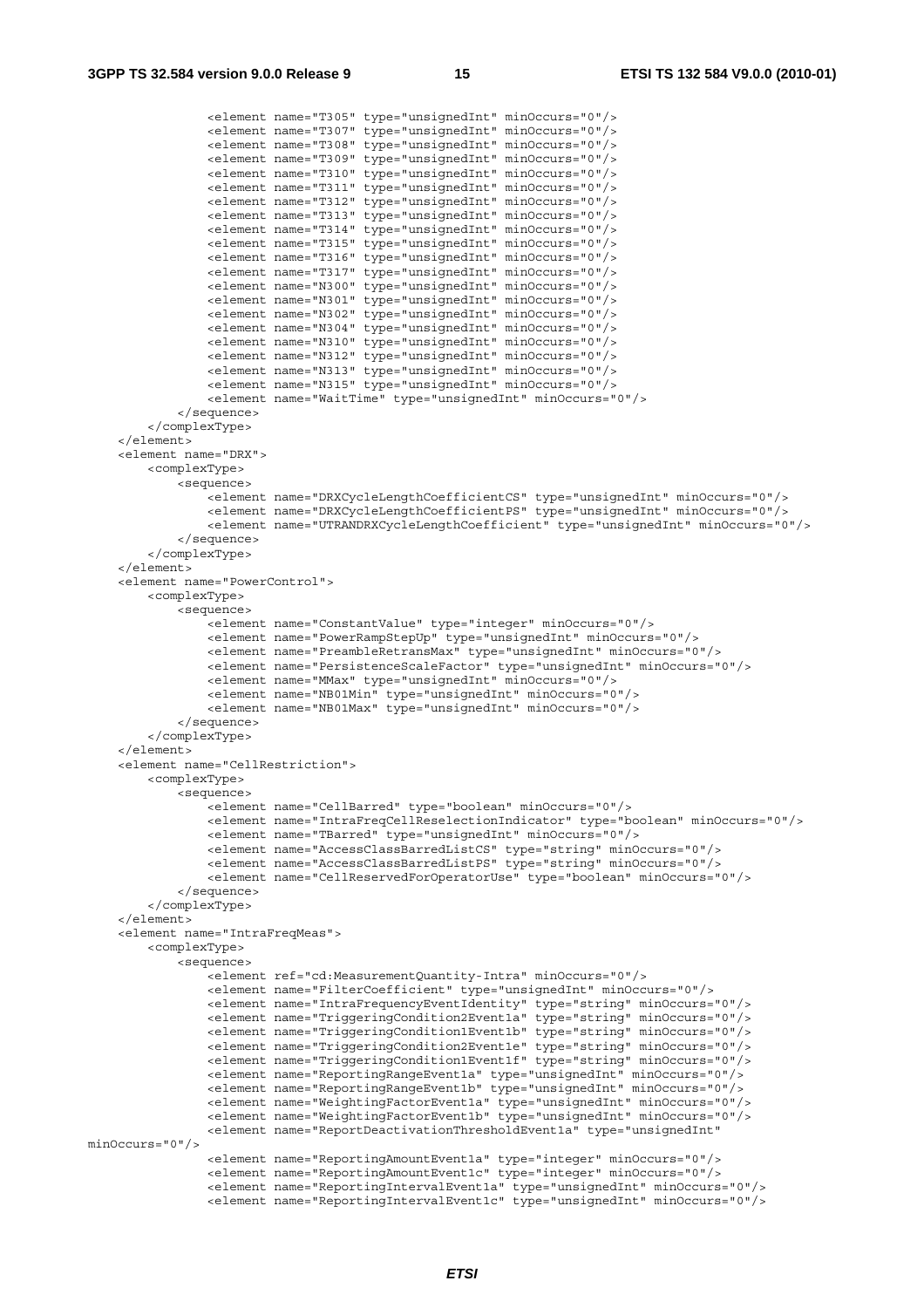<element name="HysteresisEvent1a" type="unsignedInt" minOccurs="0"/> <element name="HysteresisEvent1b" type="unsignedInt" minOccurs="0"/> <element name="HysteresisEvent1c" type="unsignedInt" minOccurs="0"/> <element name="HysteresisEvent1e" type="unsignedInt" minOccurs="0"/> <element name="HysteresisEvent1f" type="unsignedInt" minOccurs="0"/> <element name="TimeToTriggerEvent1a" type="unsignedInt" minOccurs="0"/> <element name="TimeToTriggerEvent1b" type="unsignedInt" minOccurs="0"/> <element name="TimeToTriggerEvent1c" type="unsignedInt" minOccurs="0"/> <element name="TimeToTriggerEvent1e" type="unsignedInt" minOccurs="0"/> <element name="TimeToTriggerEvent1f" type="unsignedInt" minOccurs="0"/> <element name="ThresholdUsedFrequencyEvent1e" type="integer" minOccurs="0"/> <element name="ThresholdUsedFrequencyEvent1f" type="integer" minOccurs="0"/> <element name="ReplacementActivationThresholdEvent1c" type="unsignedInt" minOccurs="0"/> </sequence> </complexType> </element> <element name="InterFreqMeas"> <complexType> <sequence> <element ref="cd:MeasurementQuantity-Inter" minOccurs="0"/> <element name="FilterCoefficient" type="unsignedInt" minOccurs="0"/> <element name="InterFrequencyEventIdentity" type="string" minOccurs="0"/> <element name="WeightingFactorEvent2a" type="unsignedInt" minOccurs="0"/> <element name="WeightingFactorEvent2b" type="unsignedInt" minOccurs="0"/> <element name="WeightingFactorEvent2d" type="unsignedInt" minOccurs="0"/> <element name="WeightingFactorEvent2f" type="unsignedInt" minOccurs="0"/> <element name="HysteresisEvent2a" type="unsignedInt" minOccurs="0"/> <element name="HysteresisEvent2b" type="unsignedInt" minOccurs="0"/> <element name="HysteresisEvent2d" type="unsignedInt" minOccurs="0"/> <element name="HysteresisEvent2f" type="unsignedInt" minOccurs="0"/> <element name="TimeToTriggerEvent2a" type="unsignedInt" minOccurs="0"/> <element name="TimeToTriggerEvent2b" type="unsignedInt" minOccurs="0"/> <element name="TimeToTriggerEvent2d" type="unsignedInt" minOccurs="0"/> <element name="TimeToTriggerEvent2f" type="unsignedInt" minOccurs="0"/> <element name="ThresholdUsedFrequencyEvent2b" type="integer" minOccurs="0"/> <element name="ThresholdUsedFrequencyEvent2d" type="integer" minOccurs="0"/> <element name="ThresholdUsedFrequencyEvent2f" type="integer" minOccurs="0"/> </sequence> </complexType> </element> <element name="InterRATMeas"> <complexType> <sequence> <element name="GSMFilterCoefficient" type="unsignedInt" minOccurs="0"/> <element name="BSICVerificationRequired" type="boolean" minOccurs="0"/> <element name="WeightingFactor" type="unsignedInt" minOccurs="0"/> <element name="Hysteresis" type="unsignedInt" minOccurs="0"/> <element name="TimeToTrigger" type="unsignedInt" minOccurs="0"/> <element name="ThresholdOwnSystem" type="integer" minOccurs="0"/> <element name="ThresholdOtherSystem" type="integer" minOccurs="0"/> </sequence> </complexType> </element> <element name="UEInternalMeas"> <complexType> <sequence> <element name="FilterCoefficient" type="unsignedInt" minOccurs="0"/> <element name="UETxPwrThresholdEvent6a" type="integer" minOccurs="0"/> <element name="TimeToTriggerEvent6a" type="unsignedInt" minOccurs="0"/> <element name="UETxPwrThresholdEvent6b" type="integer" minOccurs="0"/> <element name="TimeToTriggerEvent6b" type="unsignedInt" minOccurs="0"/> </sequence> </complexType>  $\epsilon$ /elements <element name="RF"> <complexType> <sequence> <element name="UARFCNDL" type="string" minOccurs="0"/> <element name="UARFCNDLToProtect" type="string" minOccurs="0"/> <element name="PrimaryScramblingCode" type="string" minOccurs="0"/> <element name="MaxFAPTxPower" type="string" minOccurs="0"/> <element name="MaxULTxPower" type="string" minOccurs="0"/> <element name="PCPICHPower" type="string" minOccurs="0"/> <element name="PowerOffsetPilotDPDCH" type="unsignedInt" minOccurs="0"/> <element name="FAPCoverageTarget" type="unsignedInt" minOccurs="0"/> <element name="PSCHPower" type="integer" minOccurs="0"/>

<element name="SSCHPower" type="integer" minOccurs="0"/>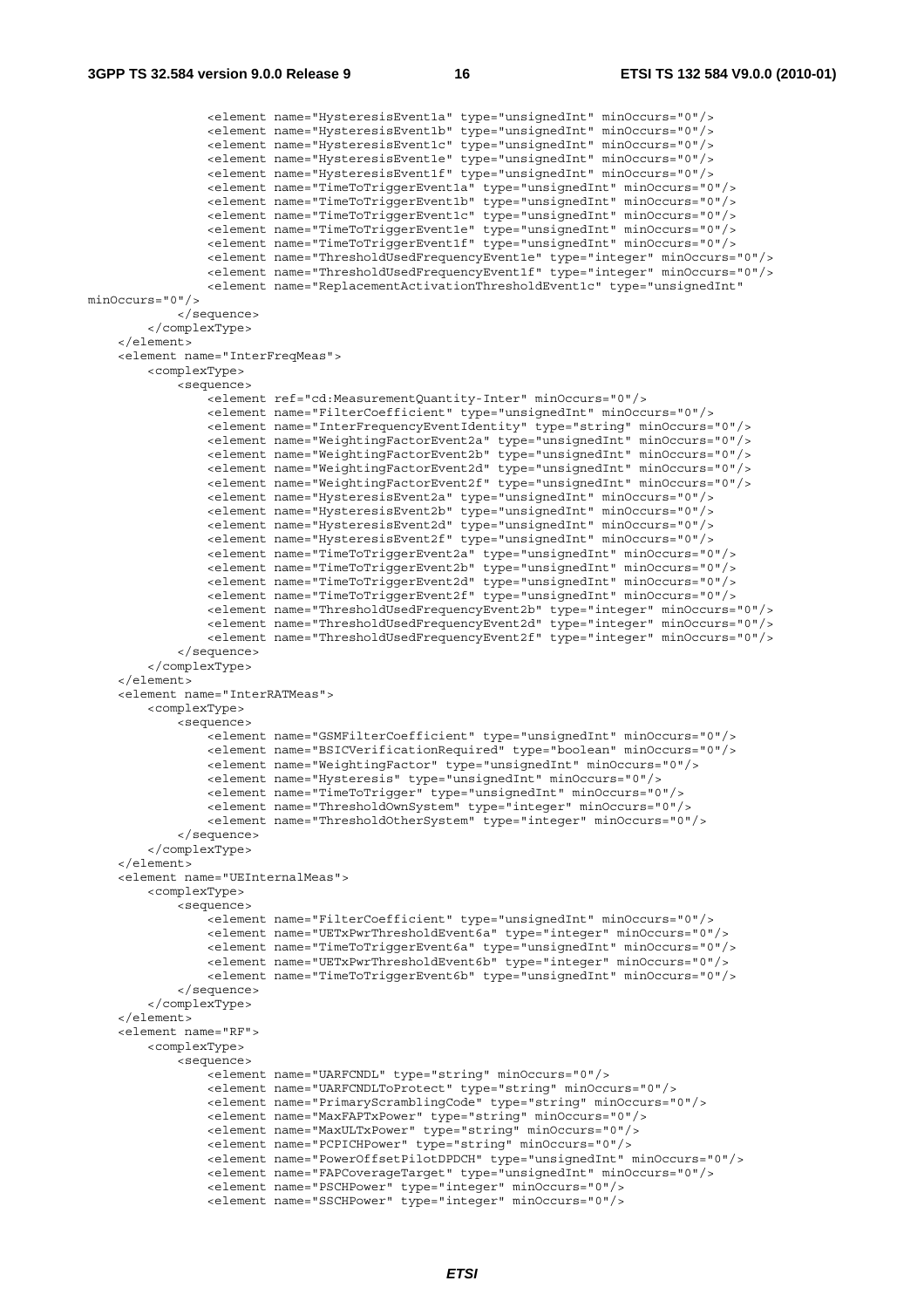```
 <element name="PICHPower" type="integer" minOccurs="0"/> 
                 <element name="PCHPower" type="integer" minOccurs="0"/> 
                 <element name="FACHPower" type="integer" minOccurs="0"/> 
 <element name="BCHPower" type="integer" minOccurs="0"/> 
 <element name="AICHPower" type="integer" minOccurs="0"/> 
                 <element name="CTCHAllocationPeriod" type="unsignedInt" minOccurs="0"/> 
                 <element name="CBSFrameOffset" type="unsignedInt" minOccurs="0"/> 
                 <element name="MaxTTI" type="unsignedInt" minOccurs="0"/> 
             </sequence> 
         </complexType> 
    </element> 
    <element name="IntraFreqCell"> 
         <complexType> 
             <sequence> 
                 <element ref="cd:Modifier" minOccurs="0"/> 
                 <element name="Enable" type="boolean" minOccurs="0"/> 
                 <element name="MustInclude" type="boolean" minOccurs="0"/> 
                 <element name="PLMNID" type="string" minOccurs="0"/> 
                 <element name="RNCID" type="unsignedInt" minOccurs="0"/> 
                 <element name="CID" type="unsignedInt" minOccurs="0"/> 
                 <element name="LAC" type="unsignedInt" minOccurs="0"/> 
                 <element name="RAC" type="unsignedInt" minOccurs="0"/> 
                 <element name="URA" type="unsignedInt" minOccurs="0"/> 
                 <element name="PCPICHScramblingCode" type="unsignedInt" minOccurs="0"/> 
                 <element name="PCPICHTxPower" type="integer" minOccurs="0"/> 
             </sequence> 
         </complexType> 
     </element> 
    <element name="InterFreqCell"> 
         <complexType> 
             <sequence> 
                 <element ref="cd:Modifier" minOccurs="0"/> 
                 <element name="Enable" type="boolean" minOccurs="0"/> 
                 <element name="MustInclude" type="boolean" minOccurs="0"/> 
                 <element name="PLMNID" type="string" minOccurs="0"/> 
                 <element name="RNCID" type="unsignedInt" minOccurs="0"/> 
                 <element name="CID" type="unsignedInt" minOccurs="0"/> 
                 <element name="LAC" type="unsignedInt" minOccurs="0"/> 
                 <element name="RAC" type="unsignedInt" minOccurs="0"/> 
                 <element name="URA" type="unsignedInt" minOccurs="0"/> 
                 <element name="UARFCNUL" type="unsignedInt" minOccurs="0"/> 
                 <element name="UARFCNDL" type="unsignedInt" minOccurs="0"/> 
                 <element name="PCPICHScramblingCode" type="unsignedInt" minOccurs="0"/> 
                 <element name="PCPICHTxPower" type="integer" minOccurs="0"/> 
             </sequence> 
         </complexType> 
    </element> 
     <element name="InterRATCell"> 
         <complexType> 
             <sequence> 
                 <element name="GSM" minOccurs="0" maxOccurs="unbounded"> 
                     <complexType> 
                         <sequence> 
                              <element ref="cd:Modifier" minOccurs="0"/> 
                              <element name="Enable" type="boolean" minOccurs="0"/> 
                              <element name="MustInclude" type="boolean" minOccurs="0"/> 
                              <element name="PLMNID" type="string" minOccurs="0"/> 
                              <element name="LAC" type="unsignedInt" minOccurs="0"/> 
                              <element name="BSIC" type="unsignedInt" minOccurs="0"/> 
                              <element name="CI" type="unsignedInt" minOccurs="0"/> 
                              <element ref="cd:BandIndicator" minOccurs="0"/> 
                              <element name="BCCHARFCN" type="unsignedInt" minOccurs="0"/> 
                         </sequence> 
                      </complexType> 
                 </element> 
             </sequence> 
         </complexType> 
    </element> 
    <element name="NeighborList"> 
         <complexType> 
             <sequence> 
                .<br><element ref="cd:IntraFreqCell" minOccurs="0" maxOccurs="unbounded"/>
                 <element ref="cd:InterFreqCell" minOccurs="0" maxOccurs="unbounded"/> 
                 <element ref="cd:InterRATCell" minOccurs="0"/> 
             </sequence> 
         </complexType> 
     </element> 
     <element name="FDDFAP">
```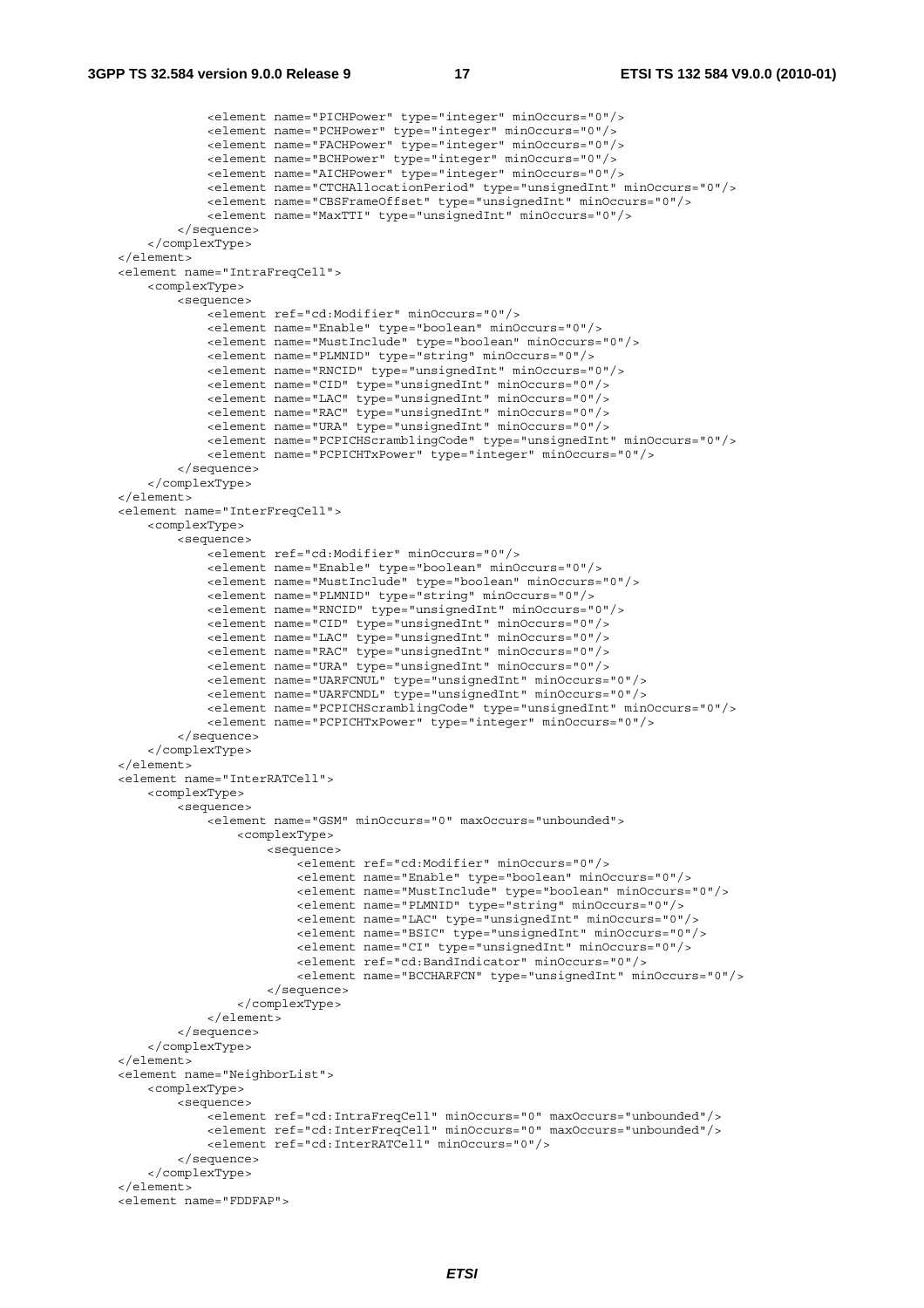```
 <complexType> 
             <sequence> 
                .<br><element name="HSFlag" type="boolean" minOccurs="0"/>
                 <element name="HSEnable" type="boolean" minOccurs="0"/> 
                 <element name="NumOfHSPDSCHs" type="unsignedInt" minOccurs="0"/> 
                 <element name="NumOfHSSCCHs" type="unsignedInt" minOccurs="0"/> 
                 <element ref="cd:CellSelection" minOccurs="0"/> 
                 <element ref="cd:RRCTimers" minOccurs="0"/> 
                 <element ref="cd:DRX" minOccurs="0"/> 
                 <element ref="cd:PowerControl" minOccurs="0"/> 
                 <element ref="cd:CellRestriction" minOccurs="0"/> 
                 <element ref="cd:IntraFreqMeas" minOccurs="0"/> 
                 <element ref="cd:InterFreqMeas" minOccurs="0"/> 
                 <element ref="cd:InterRATMeas" minOccurs="0"/> 
                 <element ref="cd:UEInternalMeas" minOccurs="0"/> 
                 <element ref="cd:RF" minOccurs="0"/> 
                 <element ref="cd:NeighborList" minOccurs="0"/> 
             </sequence> 
         </complexType> 
    </element> 
    <element name="RAN"> 
         <complexType> 
             <sequence> 
                 <element name="URAList" type="string" minOccurs="0"/> 
                 <element name="RNCID" type="unsignedInt" minOccurs="0"/> 
                 <element name="CellID" type="unsignedInt" minOccurs="0"/> 
                 <element name="HNBIDRealm" type="string" minOccurs="0"/> 
                 <element name="TRatC" type="unsignedInt" minOccurs="0"/> 
                 <element name="TRafC" type="unsignedInt" minOccurs="0"/> 
 <element name="NRafC" type="unsignedInt" minOccurs="0"/> 
 <element name="TigOR" type="unsignedInt" minOccurs="0"/> 
                 <element name="TinTR" type="unsignedInt" minOccurs="0"/> 
                 <element name="TDataFwd" type="unsignedInt" minOccurs="0"/> 
                 <element name="TRelocPrep" type="unsignedInt" minOccurs="0"/> 
                 <element name="TRelocOverall" type="unsignedInt" minOccurs="0"/> 
                 <element ref="cd:CSG" minOccurs="0"/> 
                 <element ref="cd:FDDFAP" minOccurs="0"/> 
             </sequence> 
         </complexType> 
    </element> 
    <element name="CellConfig"> 
        <complexType> 
             <sequence> 
                 <element name="UMTS" minOccurs="0"> 
                     <complexType> 
                         <sequence> 
                             <element ref="cd:CN" minOccurs="0"/> 
                             <element ref="cd:RAN" minOccurs="0"/> 
                         </sequence> 
                     </complexType> 
                 </element> 
             </sequence> 
         </complexType> 
    </element> 
    <element name="SCTP"> 
         <complexType> 
             <sequence> 
                 <element name="Enable" type="boolean" minOccurs="0"/> 
                 <element name="HBInterval" type="unsignedInt" minOccurs="0"/> 
                 <element name="MaxAssociationRetransmits" type="unsignedInt" minOccurs="0"/> 
 <element name="MaxInitRetransmits" type="unsignedInt" minOccurs="0"/> 
 <element name="MaxPathRetransmits" type="unsignedInt" minOccurs="0"/> 
                 <element name="RTOInitial" type="unsignedInt" minOccurs="0"/> 
 <element name="RTOMax" type="unsignedInt" minOccurs="0"/> 
 <element name="RTOMin" type="unsignedInt" minOccurs="0"/> 
                 <element name="ValCookieLife" type="unsignedInt" minOccurs="0"/> 
             </sequence> 
         </complexType> 
    </element> 
    <element name="RealTime"> 
         <complexType> 
             <sequence> 
                -<br><element name="RTCPEnable" type="boolean" minOccurs="0"/>
            </sequence> 
         </complexType> 
    </element> 
    <element name="Packet"> 
        <complexType>
```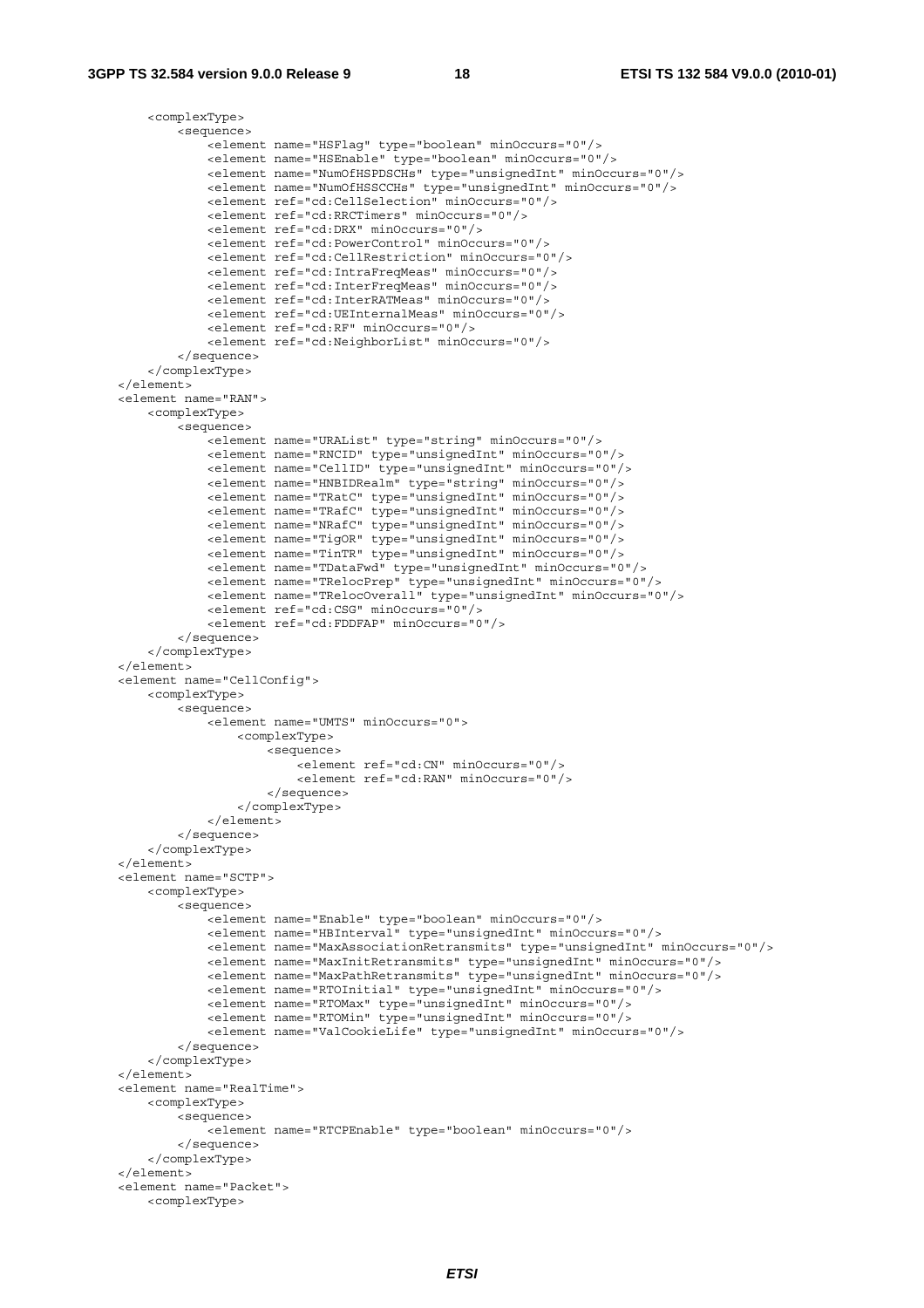#### **3GPP TS 32.584 version 9.0.0 Release 9 19 ETSI TS 132 584 V9.0.0 (2010-01)**

```
 <sequence> 
                 .<br><element name="EchoInterval" type="unsignedInt" minOccurs="0"/>
              </sequence> 
         </complexType> 
     </element> 
     <element name="Tunnel"> 
         <complexType> 
              <sequence> 
                 .<br><element name="VirtualInterface" minOccurs="0" maxOccurs="unbounded">
                      <complexType> 
                           <sequence> 
                               <element name="Enable" type="boolean" minOccurs="0"/> 
                               <element ref="cd:Modifier" minOccurs="0"/> 
                               <element name="CryptoProfile" type="string" minOccurs="0"/> 
                               <element name="DSCPMarkPolicy" type="integer" minOccurs="0"/> 
                           </sequence> 
                       </complexType> 
                  </element> 
              </sequence> 
         </complexType> 
     </element> 
     <element name="Security"> 
         <complexType> 
              <sequence> 
                  <element name="Secret" minOccurs="0" maxOccurs="unbounded"> 
                      <complexType> 
                           <sequence> 
                               <element name="Enable" type="boolean" minOccurs="0"/> 
                           </sequence> 
                       </complexType> 
                  </element> 
                  <element name="Pkey" minOccurs="0" maxOccurs="unbounded"> 
                      <complexType> 
                           <sequence> 
                               <element name="Enable" type="boolean" minOccurs="0"/> 
                           </sequence> 
                       </complexType> 
                  </element> 
                  <element name="CryptoProfile" minOccurs="0" maxOccurs="unbounded"> 
                       <complexType> 
                           <sequence> 
                              .<br><element ref="cd:Modifier" minOccurs="0"/>
                               <element name="Enable" type="boolean" minOccurs="0"/> 
                               <element name="AuthMethod" type="string"/> 
                               <element name="MaxChildSA" type="unsignedInt" minOccurs="0"/> 
                               <element name="IKEEncrypt" type="string"/> 
                               <element name="IKEPRF" type="string"/> 
                               <element name="IKEIntegrity" type="string"/> 
                               <element name="IKEDH" type="string"/> 
                               <element name="ESPEncrypt" type="string"/> 
                               <element name="ESPIntegrity" type="string"/> 
                               <element name="IPsecWindowSize" type="unsignedInt" minOccurs="0"/> 
                               <element name="IKERekeyLifetime" type="unsignedInt" minOccurs="0"/> 
                               <element name="IPsecRekeyLifetimeByte" type="unsignedInt" 
minOccurs="0"/> 
                               <element name="IPsecRekeyLifetimeTime" type="unsignedInt" 
minOccurs="0"/> 
                               <element name="DPDTimer" type="unsignedInt" minOccurs="0"/> 
                               <element name="NATTKeepaliveTimer" type="unsignedInt" minOccurs="0"/> 
                           </sequence> 
                       </complexType> 
                  </element> 
              </sequence> 
         </complexType> 
    \epsilon/element>
     <element name="Transport"> 
         <complexType> 
              <sequence> 
                  <element ref="cd:SCTP" minOccurs="0"/> 
                  <element ref="cd:RealTime" minOccurs="0"/> 
                  <element ref="cd:Packet" minOccurs="0"/> 
                  <element ref="cd:Tunnel" minOccurs="0"/> 
                  <element ref="cd:Security" minOccurs="0"/> 
              </sequence> 
          </complexType> 
     </element> 
     <element name="WCDMAFDD"> 
         <complexType>
```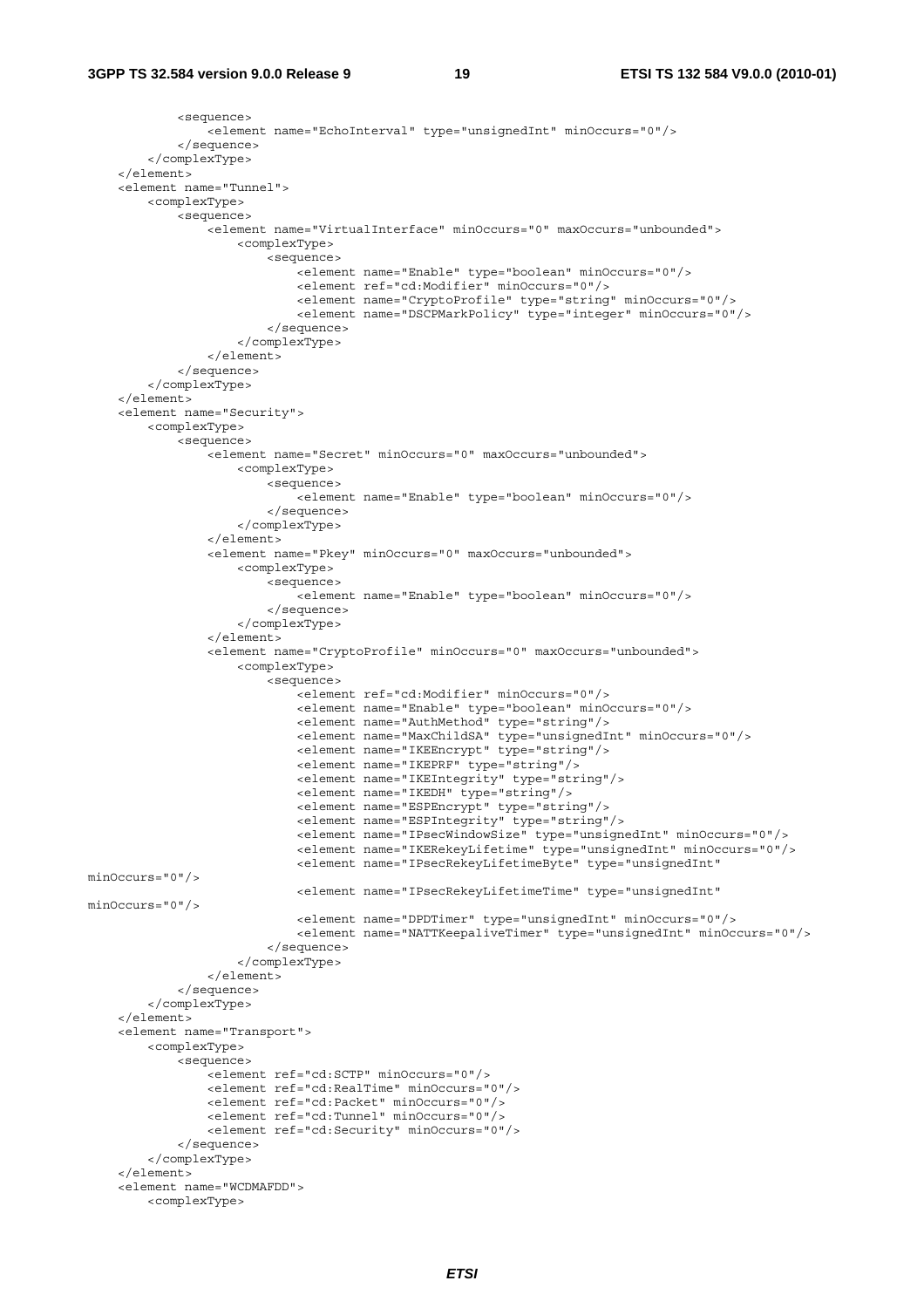<sequence> .<br><element ref="cd:InServiceHandling" minOccurs="0"/> <element name="ScanOnBoot" type="boolean" minOccurs="0"/> <element name="ScanPeriodically" type="boolean" minOccurs="0"/> <element name="PeriodicInterval" type="unsignedInt" minOccurs="0"/> <element name="PeriodicTime" type="dateTime" minOccurs="0"/> <element name="REMPLMNList" type="string" minOccurs="0"/> <element name="REMBandList" type="string" minOccurs="0"/> <element name="UARFCNDLList" type="string" minOccurs="0"/> <element name="ScanTimeout" type="unsignedInt" minOccurs="0"/> </sequence> </complexType> </element> <element name="GSM"> <complexType> <sequence> <element ref="cd:InServiceHandling" minOccurs="0"/> <element name="ScanOnBoot" type="boolean" minOccurs="0"/> <element name="ScanPeriodically" type="boolean" minOccurs="0"/> <element name="PeriodicInterval" type="unsignedInt" minOccurs="0"/> <element name="PeriodicTime" type="dateTime" minOccurs="0"/> <element name="REMPLMNList" type="string" minOccurs="0"/> <element name="REMBandList" type="string" minOccurs="0"/> <element name="ARFCNList" type="string" minOccurs="0"/> <element name="ScanTimeout" type="unsignedInt" minOccurs="0"/> </sequence> </complexType> </element> <element name="REM"> <complexType> <sequence> <element ref="cd:WCDMAFDD" minOccurs="0"/> <element ref="cd:GSM" minOccurs="0"/> </sequence> </complexType> </element> <element name="GPS"> <complexType> <sequence> <element name="ScanOnBoot" type="boolean" minOccurs="0"/> <element name="ScanPeriodically" type="boolean" minOccurs="0"/> <element name="PeriodicInterval" type="unsignedInt" minOccurs="0"/> <element name="PeriodicTime" type="dateTime" minOccurs="0"/> <element name="ContinuousGPS" type="boolean" minOccurs="0"/> <element name="ScanTimeout" type="unsignedInt" minOccurs="0"/> </sequence> </complexType> </element> <!-- Configuration data file root XML element --> <element name="configDataFile"> <complexType> <sequence> <element name="fileHeader"> <complexType> <attribute name="fileFormatVersion" type="string" use="required"/> <attribute name="senderName" type="string" use="optional"/> <attribute name="vendorName" type="string" use="optional"/> </complexType> </element> <element name="configData" minOccurs="0" maxOccurs="unbounded"> <complexType> <sequence> <element name="managedElement"> <complexType> <attribute name="localDn" type="string" use="optional"/> <attribute name="userLabel" type="string" use="optional"/> <attribute name="swVersion" type="string" use="optional"/> </complexType> </element> <element ref="cd:DeviceInfo" minOccurs="0"/> <element ref="cd:ManagementServer" minOccurs="0"/> <element ref="cd:Time" minOccurs="0"/> <element name="FAPService" minOccurs="0" maxOccurs="unbounded"> <complexType> <sequence> -<br><element ref="cd:DNPrefix" minOccurs="0"/> <element ref="cd:FAPControl" minOccurs="0"/>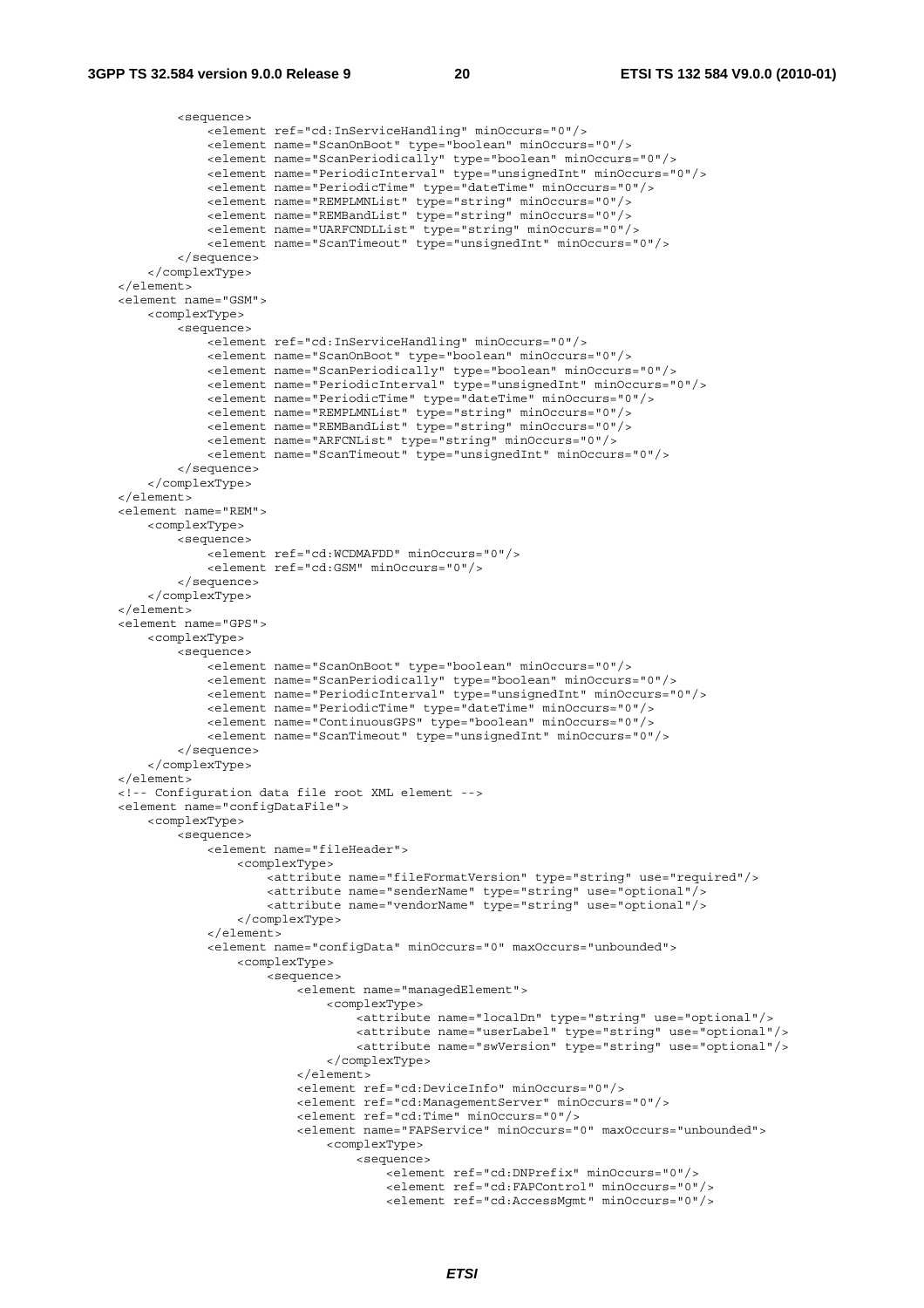```
 <element ref="cd:CellConfig" minOccurs="0"/> 
                                         <element ref="cd:Transport" minOccurs="0"/> 
                                         <element ref="cd:REM" minOccurs="0"/> 
                                         <element ref="cd:GPS" minOccurs="0"/> 
                                     </sequence> 
                                </complexType> 
                           </element> 
                       </sequence> 
                   </complexType> 
              </element> 
              <element name="fileFooter"> 
                  <complexType> 
                       <attribute name="dateTime" type="dateTime" use="required"/> 
                   </complexType> 
              </element> 
         </sequence> 
     </complexType> 
\epsilon/element>
```

```
</schema>
```
### 4.2.3 CM data file XML header

The following header shall be used in actual XML CM data files:

```
<?xml version="1.0" encoding="UTF-8"?> 
<?xml-stylesheet type="text/xsl" href="configData.xsl"?> 
<ConfigDataFile 
  xmlns= 
"http://www.3gpp.org/ftp/specs/archive/32_series/32.584#configData" 
>
```
### 5 PM data format definition

### 5.1 Mapping table

Table 5.1 maps the PM file content items in the 3GPP TS 32.582 [9] document to those used in the XML schema based file format definitions. XML tag attributes are useful where data values bind tightly to its parent element. They have been used where appropriate.

| <b>File Content Item</b> | <b>XML</b> schema<br>based XML tag                     | <b>Description</b>                                                                                                                                                                                                                                                                                                                                                                                   |
|--------------------------|--------------------------------------------------------|------------------------------------------------------------------------------------------------------------------------------------------------------------------------------------------------------------------------------------------------------------------------------------------------------------------------------------------------------------------------------------------------------|
| measDataCollection       | measCollecFile                                         |                                                                                                                                                                                                                                                                                                                                                                                                      |
| <b>ImeasFileHeader</b>   | fileHeader                                             |                                                                                                                                                                                                                                                                                                                                                                                                      |
| ImeasData                | measData                                               |                                                                                                                                                                                                                                                                                                                                                                                                      |
| ImeasFileFooter          | <b>IfileFooter</b>                                     |                                                                                                                                                                                                                                                                                                                                                                                                      |
| lfileFormatVersion       | fileHeader<br>fileFormatVersion                        |                                                                                                                                                                                                                                                                                                                                                                                                      |
| <b>IsenderName</b>       | fileHeader<br>dnPrefix<br>and<br>fileSender<br>localDn | For the XML schema based XML format, the DN is split into the DN prefix and<br>the Identifier of the Managed Object (see 3GPP TS 32.582 [9]). XML attribute<br>specification "dnPrefix" may be absent in case the DN prefix is not configured<br>in the sender. XML attribute specification "localDn" may be absent in case the<br>Identifier of the Managed Object is not configured in the sender. |
| senderType               | fileSender<br>elementType                              | For the XML schema based XML format, XML attribute specification<br>"elementType" may be absent in case the "senderType" is not configured in<br>the sender.                                                                                                                                                                                                                                         |
| <u>lvendorName</u>       | fileHeader<br>vendorName                               | For the XML schema based XML format, XML attribute specification<br>"vendorName" may be absent in case the "vendorName" is not configured in<br>the sender.                                                                                                                                                                                                                                          |
| collectionBeginTime      | measCollec<br>beginTime                                | 3GPP TS 32.582 [9] clause 6.3.2.1 Period Statistics "ReportStartTime"                                                                                                                                                                                                                                                                                                                                |
| neld                     | managedElement                                         |                                                                                                                                                                                                                                                                                                                                                                                                      |

**Table 5.1 Mapping of File Content Items to XML tags**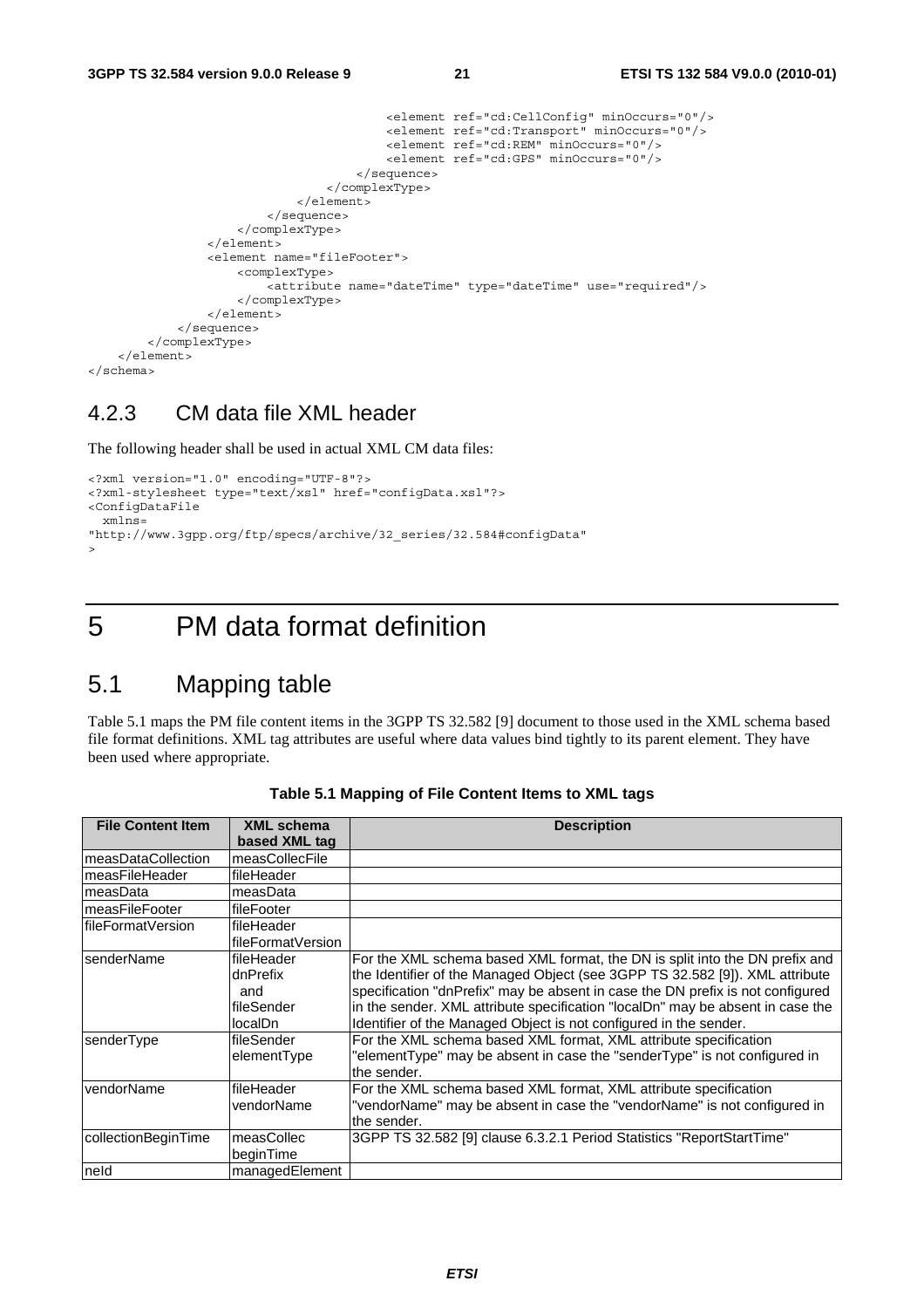| <b>File Content Item</b>                           | <b>XML schema</b><br>based XML tag                         | <b>Description</b>                                                                                                                                                                                                                                                                                                                                                                                                                                           |
|----------------------------------------------------|------------------------------------------------------------|--------------------------------------------------------------------------------------------------------------------------------------------------------------------------------------------------------------------------------------------------------------------------------------------------------------------------------------------------------------------------------------------------------------------------------------------------------------|
| neUserName                                         | managedElement<br>userLabel                                | For the XML schema based XML format, XML attribute specification<br>"userLabel" may be absent in case the "nEUserName" is not configured in the<br>CM applications.<br>Not used in HNB PM file                                                                                                                                                                                                                                                               |
| neDistinguishedName                                | fileHeader<br>dnPrefix<br>and<br>managedElement<br>localDn | For the XML schema based XML format, the DN is split into the DN prefix and<br>the Identifier of the Managed Object (see 3GPP TS 32.582 [9]). XML attribute<br>specification "localDn" may be absent in case the Identifier of the Managed<br>Object is not configured in the CM applications.                                                                                                                                                               |
| neSoftwareVersion                                  | managedElement<br>swVersion                                | For the XML schema based XML format, XML attribute specification<br>"swVersion" may be absent in case the "nESoftwareVersion" is not<br>configured in the CM applications.<br>Not used in HNB PM file                                                                                                                                                                                                                                                        |
| measInfo                                           | measInfo                                                   |                                                                                                                                                                                                                                                                                                                                                                                                                                                              |
| measInfold                                         | measInfold                                                 |                                                                                                                                                                                                                                                                                                                                                                                                                                                              |
| measTimeStamp                                      | granPeriod<br>endTime                                      | Calculated from the 3GPP TS 32.582 [9] clause 6.3.2.1 Period Statistics<br>"ReportStartTime" + accumulation of the 3GPP TS 32.582 [9] clause 6.3.2.1<br>Period Statistics "SampleSeconds"                                                                                                                                                                                                                                                                    |
| jobld                                              | Job jobld                                                  | Not used in HNB PM file                                                                                                                                                                                                                                                                                                                                                                                                                                      |
| granularityPeriod                                  | granPeriod<br>duration                                     | For the XML schema based XML format, the value of XML attribute<br>specification "duration" shall use the truncated representation "PTnS" (see<br>$[13]$ ).<br>3GPP TS 32.582 [9] clause 6.3.2.1 Period Statistics "SampleInterval"                                                                                                                                                                                                                          |
| reportingPeriod                                    | repPeriod<br>duration                                      | For the XML schema based XML format, the value of XML attribute<br>specification "duration" shall use the truncated representation "PTnS" (see<br>$[13]$ ).<br>3GPP TS 32.582 [9] clause 6.3.1.1 Period Upload Interval                                                                                                                                                                                                                                      |
| measTypes                                          | measTypes<br>or<br>measType                                | For the XML schema based XML format, depending on sender's choice for<br>optional positioning presence, either XML element "measTypes" or XML<br>elements "measType" will be used.<br>3GPP TS 32.582 [9] clause 6.3.2.2 Period Statistics Reference                                                                                                                                                                                                          |
| measValues                                         | measValue                                                  |                                                                                                                                                                                                                                                                                                                                                                                                                                                              |
| measObjInstId                                      | measValue<br>measObjLdn                                    | Identifier of the Managed Object (see 3GPP TS 32.582 [9])                                                                                                                                                                                                                                                                                                                                                                                                    |
| measResults                                        | measResults<br>or<br>R.                                    | For the XML schema based XML format, depending on sender's choice for<br>optional positioning presence, either XML element "measResults" or XML<br>elements "r" will be used.<br>Broadband Forum data Model WT-157 [15] PeriodicStatistics.SampleSet.{i}.<br>Parameter.{i}.Values                                                                                                                                                                            |
| suspectFlag                                        | Suspect                                                    | Not used in HNB PM file                                                                                                                                                                                                                                                                                                                                                                                                                                      |
| timeStamp                                          | measCollec<br>endTime                                      | 3GPP TS 32.582 [9] clause 6.3.2.1 Period Statistics ReportEndTime                                                                                                                                                                                                                                                                                                                                                                                            |
| There is no<br>corresponding File<br>Content Item. | measType p                                                 | An optional positioning XML attribute specification of XML element<br>"measType" (XML schema based), used to identify a measurement type for<br>the purpose of correlation to a result. The value of this XML attribute<br>specification is expected to be a non-zero, non-negative integer value that is<br>unique for each instance of XML element "measType" that is contained within<br>the measurement data collection file.<br>Not used in HNB PM file |
| There is no<br>corresponding File<br>Content Item. | r p                                                        | An optional positioning XML attribute specification of XML element "r", used<br>to correlate a result to a measurement type. The value of this XML attribute<br>specification should match the value of XML attribute specification "p" of the<br>corresponding XML element "measType" (XML schema based).<br>Not used in HNB PM file                                                                                                                        |

The representation of all timestamps in PM files shall follow the representations allowed by the ISO 8601 [abc].

The precise format for timestamp representation shall be determined by the technology used for encoding the PM file (e.g. XML DTD, XML Schema). The choice of technology should ensure that this representation is derived from ISO 8601 [abc]. Based on the representation used, the timestamp shall refer to either UTC time or local time or local time with offset from UTC.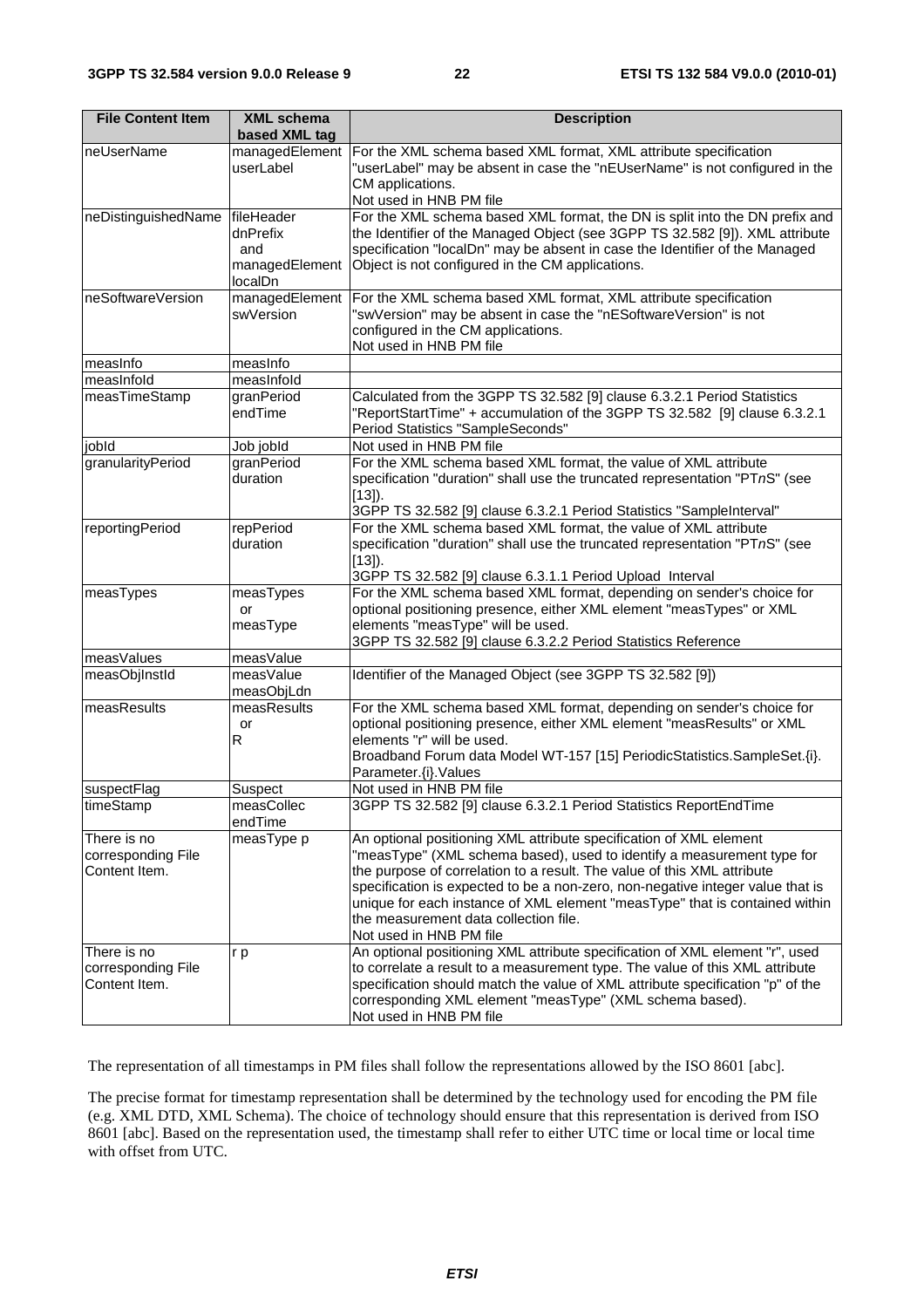### 5.2 XML schema based PM data file format definition

#### 5.2.1 PM data file XML diagram

For the purposes of the present document XML diagram in TS 32.435 [8] section 4.2.1 applies.

#### 5.2.2 PM data file XML schema

For the purposes of the present document XML schema in TS 32.435 [8] section 4.2.2 applies.

### 5.2.2 PM data file XML header

For the purposes of the present document XML header in TS 32.435 [8] section 4.2.3 applies.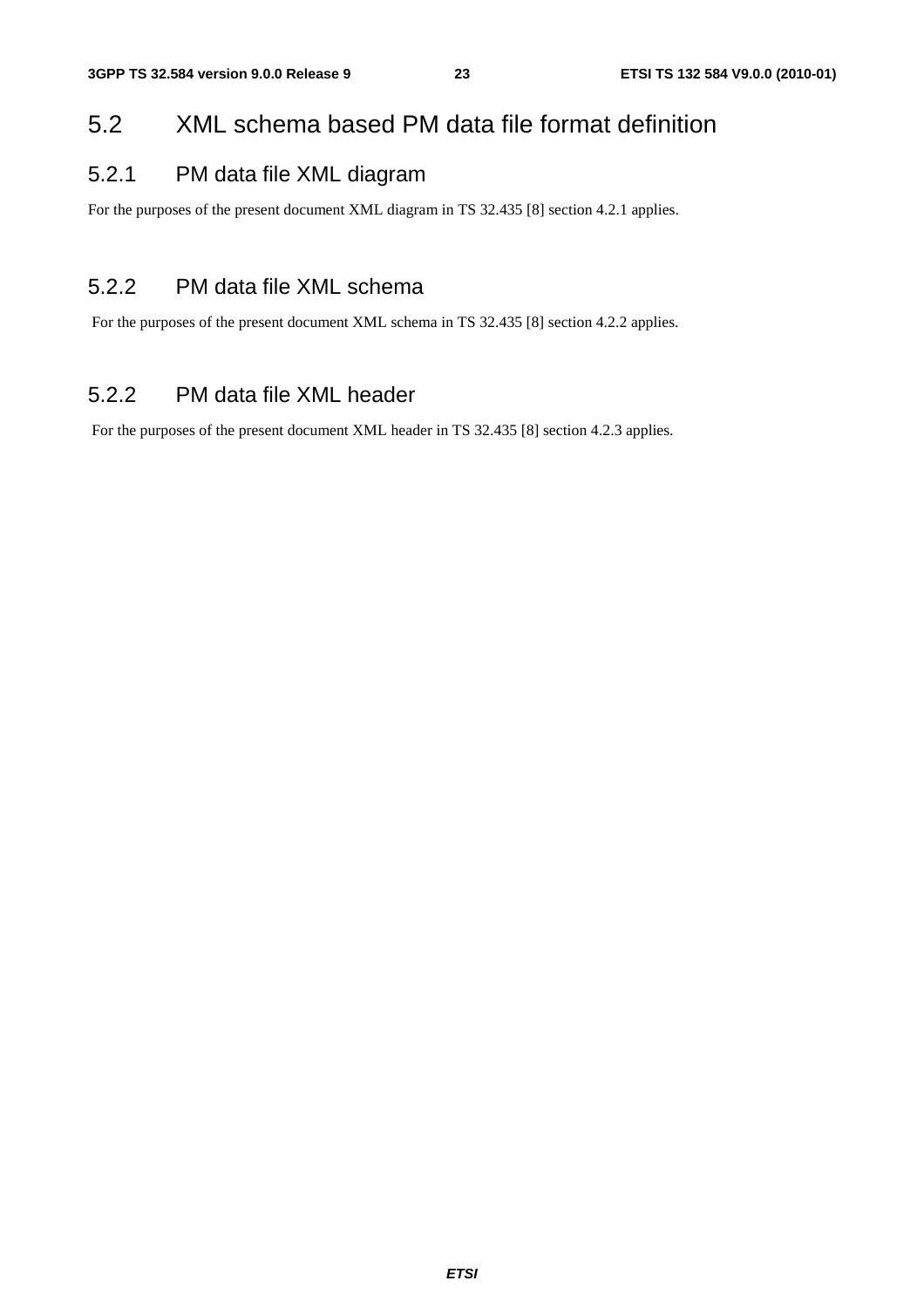### Annex A (informative): Examples

### A.1 XML schema based CM data file

```
<?xml version="1.0" encoding="UTF-8"?> 
<?xml-stylesheet type="text/xsl" href="ConfigData.xsl"?> 
<configDataFile xmlns="http://www.3gpp.org/ftp/specs/archive/32_series/32.584# onfigData" 
xmlns:xsi="http://www.w3.org/2001/XMLSchema-instance" 
xsi:schemaLocation="http://www.3gpp.org/ftp/specs/archive/32_series/32.584#configData" 
http://www.3gpp.org/ftp/specs/archive/32_series/32.584#configData"> 
     <fileHeader fileFormatVersion="32.584 V1.0" vendorName="Company NN" > 
     </fileHeader> 
     <configData> 
         <managedElement localDn="SubNetwork=CountryNN,MeContext=MEC-Gbg-1,ManagedElement=RNC-Gbg-1" 
userLabel="RNC Telecomville"/> 
          <DeviceInfo> 
              <ProvisioningCode>0101</ProvisioningCode> 
         </DeviceInfo> 
     </configData> 
     <fileFooter dateTime="2000-03-01T14:15:00+02:00"> 
     </fileFooter> 
</configDataFile>
```
### A.2 XML schema based PM data file

For the purposes of the present document the examples in TS 32.435 [8] Annex A apply.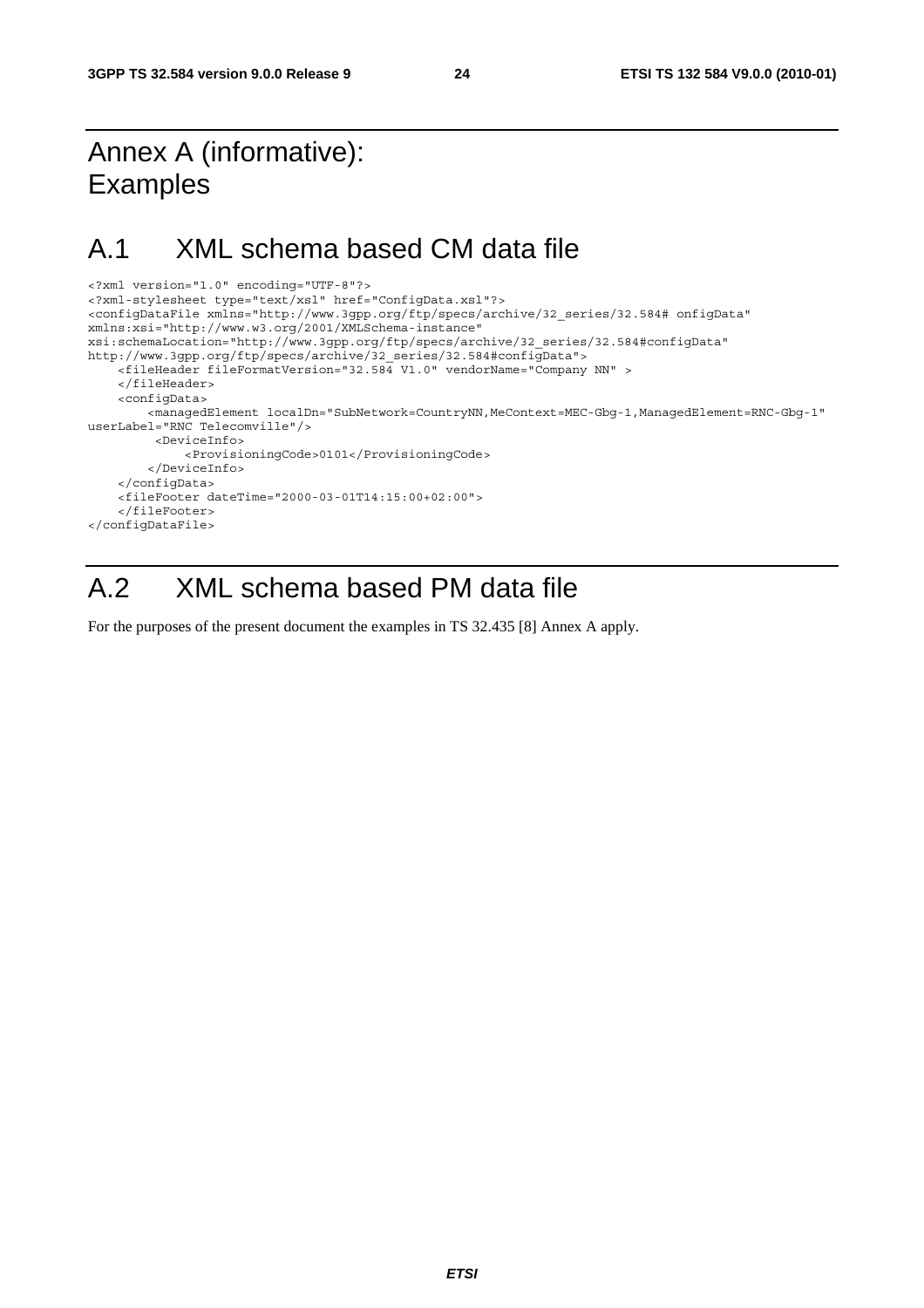Annex B (informative): Void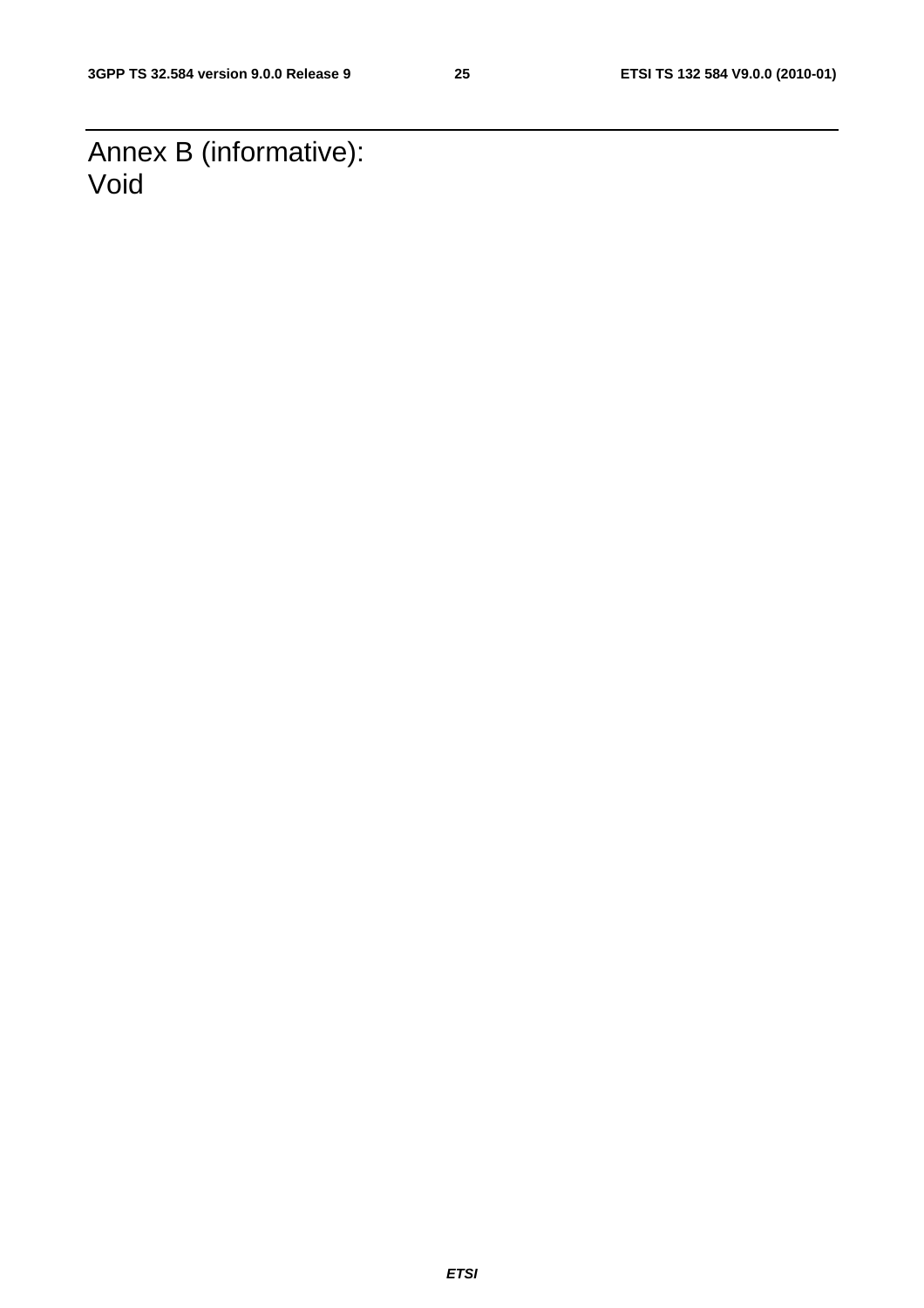### Annex C (informative): Change history

| <b>Change history</b> |       |                     |     |            |                                                                   |              |            |
|-----------------------|-------|---------------------|-----|------------|-------------------------------------------------------------------|--------------|------------|
| <b>Date</b>           | TSG#  | <b>TSG Doc. ICR</b> |     | <b>Rev</b> | Subject/Comment                                                   | <b>l</b> Old | <b>New</b> |
| 2009-06               | SA#44 | SP-090302           |     | $\sim$     | Presentation for information and approval                         | 1.0.0        | 8.0.0      |
| 2009-09               | SA#45 | SP-090534           |     |            | Correct global modifier of XML file for CM to instance specific   | 8.0.0        | 8.1.0      |
|                       |       |                     | 001 |            | modifier                                                          |              |            |
| 2009-09               | SA#45 | SP-090534           |     |            | Correct FAPService. (i). Transport. Security. Secret. (i). object | 8.0.0        | 8.1.0      |
|                       |       |                     | 002 |            | defnitions                                                        |              |            |
| 2009-09               | SA#45 | SP-090539 003       |     |            | Change CM file per contribution to BBF                            | 8.0.0        | 8.1.0      |
| 2009-12               | SA-46 | SP-090719 004       |     |            | Discontinuation of the maintenance of WSDL/XML schema folders     | 8.1.0        | 9.0.0      |